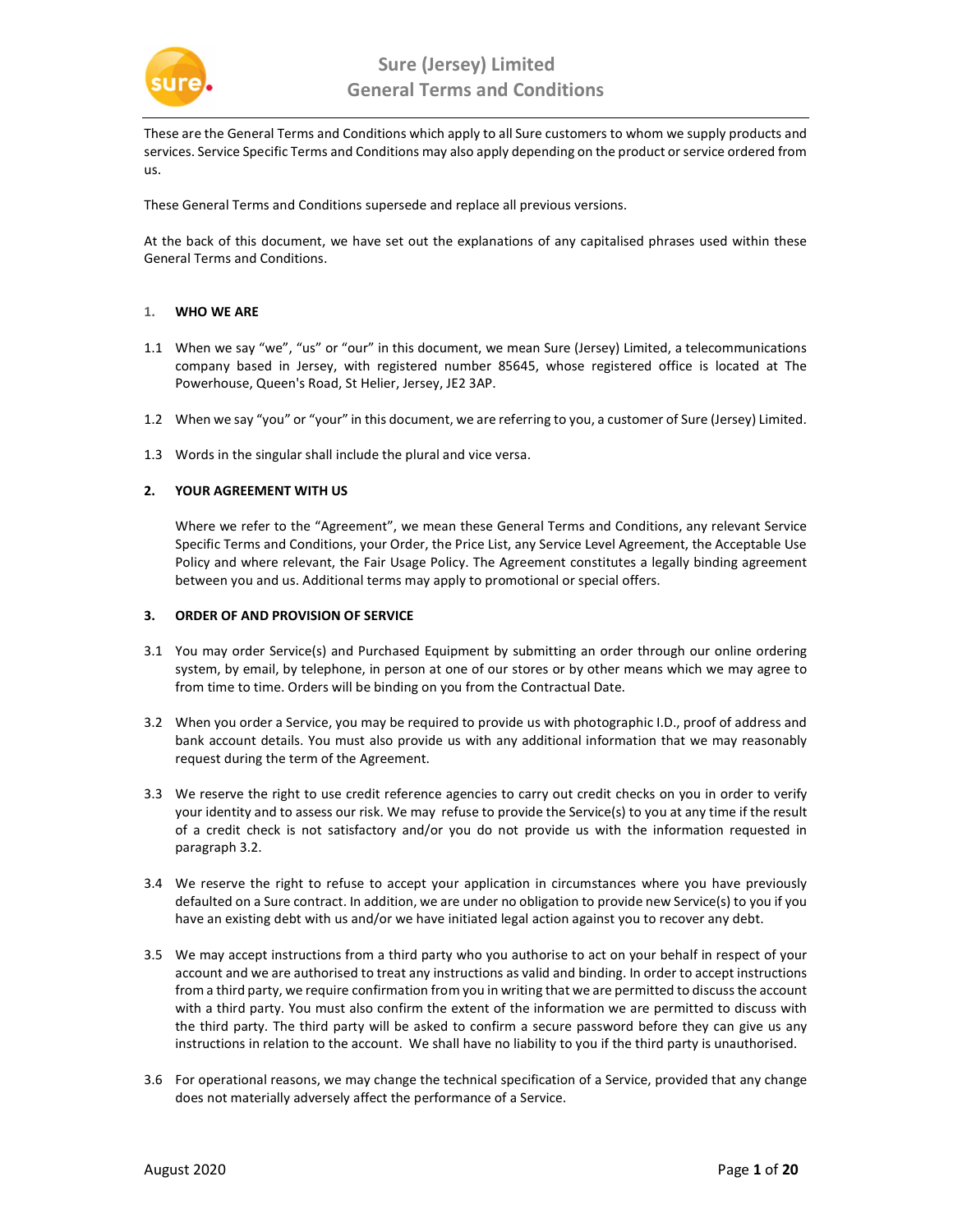

- 3.7 Each Joint Customer will be jointly and severally liable for all fees and charges incurred or charged in connection with the joint account.
- 3.8 Where a Joint Customer gives us an instruction (in writing or otherwise) in respect of a joint account, we are authorised to treat the instruction as being a valid and binding instruction from and on behalf of all Joint Customers named on that account.
- 3.9 Where we receive conflicting instructions at the same time from two or more Joint Customers, we reserve the right to disregard all such conflicting instructions by notice in writing to the Joint Customers. In the event that conflicting instructions from the Joint Customers continue to be received by us, we reserve the right to terminate our relationship with the Joint Customers immediately upon notice in writing to the last registered address on the account.

# 4. WHEN YOUR AGREEMENT BEGINS AND COMES TO AN END

- 4.1 The Agreement shall commence on the Contractual Date and shall continue until the relevant Service(s) are terminated in accordance with this Agreement.
- 4.2 The Service(s) shall be provided from the Service Delivery Date. In the unlikely event that a delay in the delivery of your Service(s) should occur, we shall notify you as soon as possible.
- 4.3 The Service(s) provided under this Agreement shall have a minimum period as specified in an Order and starting from the Service Delivery Date (the "Initial Term") and after the Initial Term will automatically continue until terminated for any reason provided in this Agreement.
- 4.4 If you terminate the Service(s) during the Initial Term, then you will be liable to pay charges which are explained in paragraph 29 below.
- 4.5 A new Initial Term shall apply in respect of each new Service added or any changes made to the Service(s) at your request.

# 5. CANCELLATION OF ORDERS AND RETURN OF EQUIPMENT

#### 5.1 Customer's right to cancel before the Service Delivery Date

5.1.1 You may cancel your Order prior to the Service Delivery Date; however, we may charge you for any abortive work undertaken and/or any costs incurred to set up your Service(s) including any charges from any third-party suppliers.

#### 5.2 Customer's right to return handsets

- 5.3 If you are a Consumer Customer, you may return any handset to us, up to seven (7) Working Days from the Contractual Date.
- 5.4 Any returned handset must be in the same condition you received it in and must include the original packaging, documentation and proof of purchase. If the handset is not returned to us in the same boxed condition, then no refund will be accepted.

#### 5.5 Consumer Customer's right to cancel for online or telephone purchases

5.5.1 If you are a Consumer Customer and you did not form your contract in person (e.g. in-store) but by telephone or online, you may cancel the Service(s) and/or return any Purchased Equipment, up to seven (7) Working Days from the day after the Contractual Date.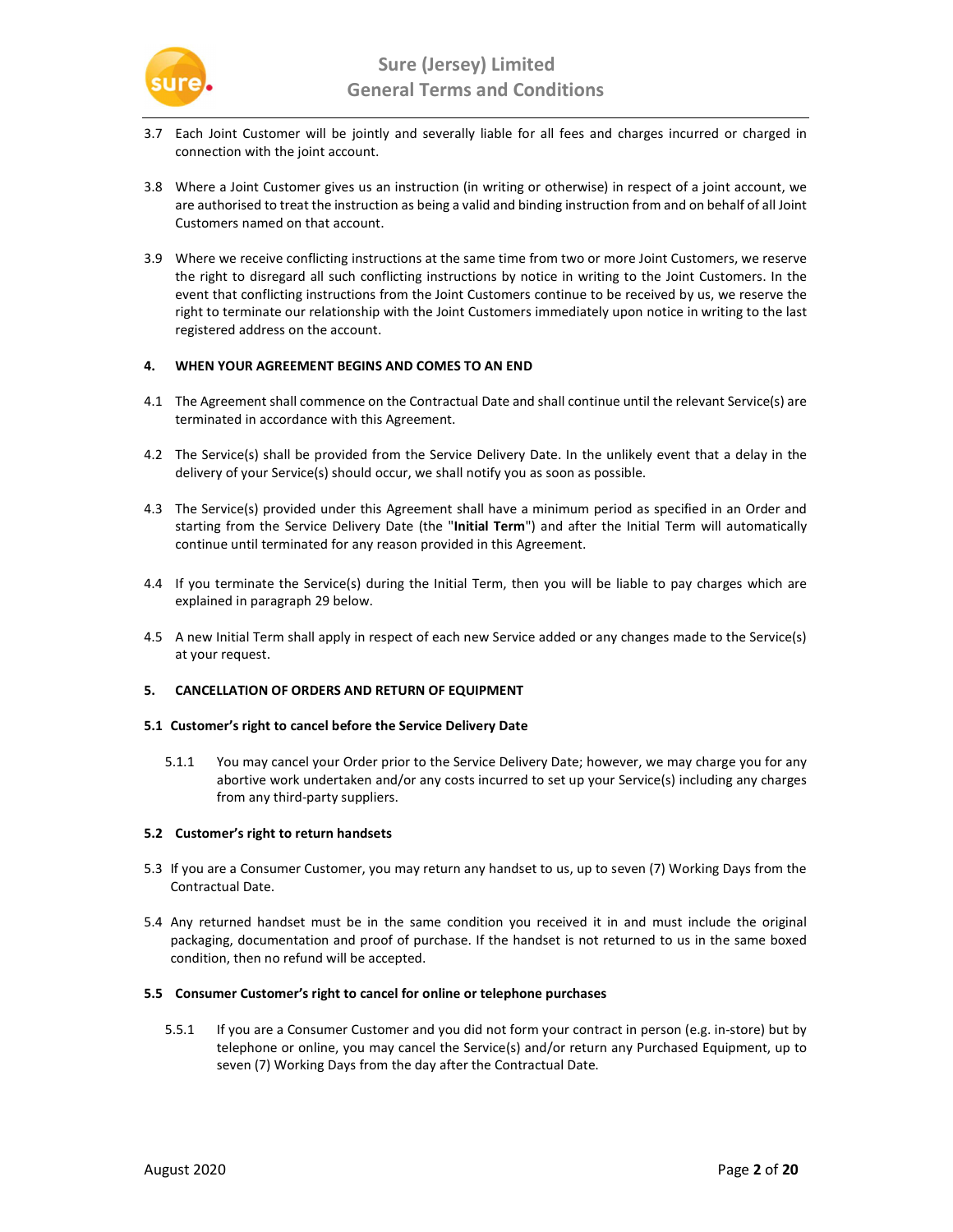

- 5.5.2 Any Purchased Equipment and any other equipment or gifts you receive from us connected to the provision of a Service (including, mobile phones, dongles and routers), must be returned to us within seven (7) Working Days of the cancellation. If you do not return the equipment to us within this time, then you will be charged for the full cost of the equipment. For the avoidance of doubt, this paragraph also applies to any equipment which has been supplied by us at a reduced cost, or free of charge as part of a promotion or sales offer in connection with a Service.
- 5.5.3 Any returned equipment must be in the same condition you received it in and must include the original packaging, documentation and proof of purchase. If the equipment is not returned to us in the same boxed condition, then you shall be charged accordingly.
- 5.5.4 Provided you comply with the conditions in this paragraph 5.2, you will be refunded the price of the Purchased Equipment and you will not be required to pay any further charges to us during this period, other than any usage charges which you have incurred. You must pay for all usage charges that may take longer to bill, for example roaming charges.
- 5.5.5 The Agreement will terminate once you have paid all outstanding charges and returned any equipment to us. If you cancel any Service(s) and have no outstanding charges or equipment to return, the Agreement in relation to the Service(s) will terminate when you notify us that you would like to cancel the Service(s).

### 5.6 Sure's right to cancel before the Service Delivery Date

- 5.6.1 We may cancel your Order prior to the Service Delivery Date if:
- (a) paragraph 30 applies and circumstances arise beyond our control which prevent us from providing the Service(s); or
- (b) the result of any credit check we may carry out is not satisfactory and/or we do not receive the information requested in paragraph 3.2.

# 6. WHAT YOU ARE REQUIRED TO DO

- 6.1 In addition to any other obligations set out in this Agreement, during the term of this Agreement you must ensure that you:
	- (a) comply with the terms of this Agreement and with our instructions in respect of the Service(s) and/or any equipment;
	- (b) comply with all applicable law;
	- (c) provide to us any requested information/and or co-operation that we may reasonably require in order to provide the Service(s) (and details of any changes to such information);
	- (d) have obtained all permissions, licences and consents from third parties that are necessary or desirable for the supply, installation and/or maintenance of the Service(s);
	- (e) advise us if you change any of your contact details, your payment details or if you change your address;
	- (f) report lost or stolen Mobile Phone Equipment to us immediately because until we are notified you are responsible for all charges resulting from the use of the Mobile Phone Equipment;
	- (g) keep any PIN relating to your Service(s) secure and do not share them with any other person; and
	- (h) provide to us, when asked, any information and records relating to the use of the Service(s) or equipment in order to assist us to investigate abuse of our Network.

# 7. STANDARDS OF SERVICE

- 7.1 We will make all reasonable efforts to ensure that a Service is always available, but we cannot guarantee that a Service will be Fault free.
- 7.2 The quality and coverage of a Service may vary from place to place, and from time to time, due to circumstances or conditions outside of our control; including, but not limited to, physical obstructions,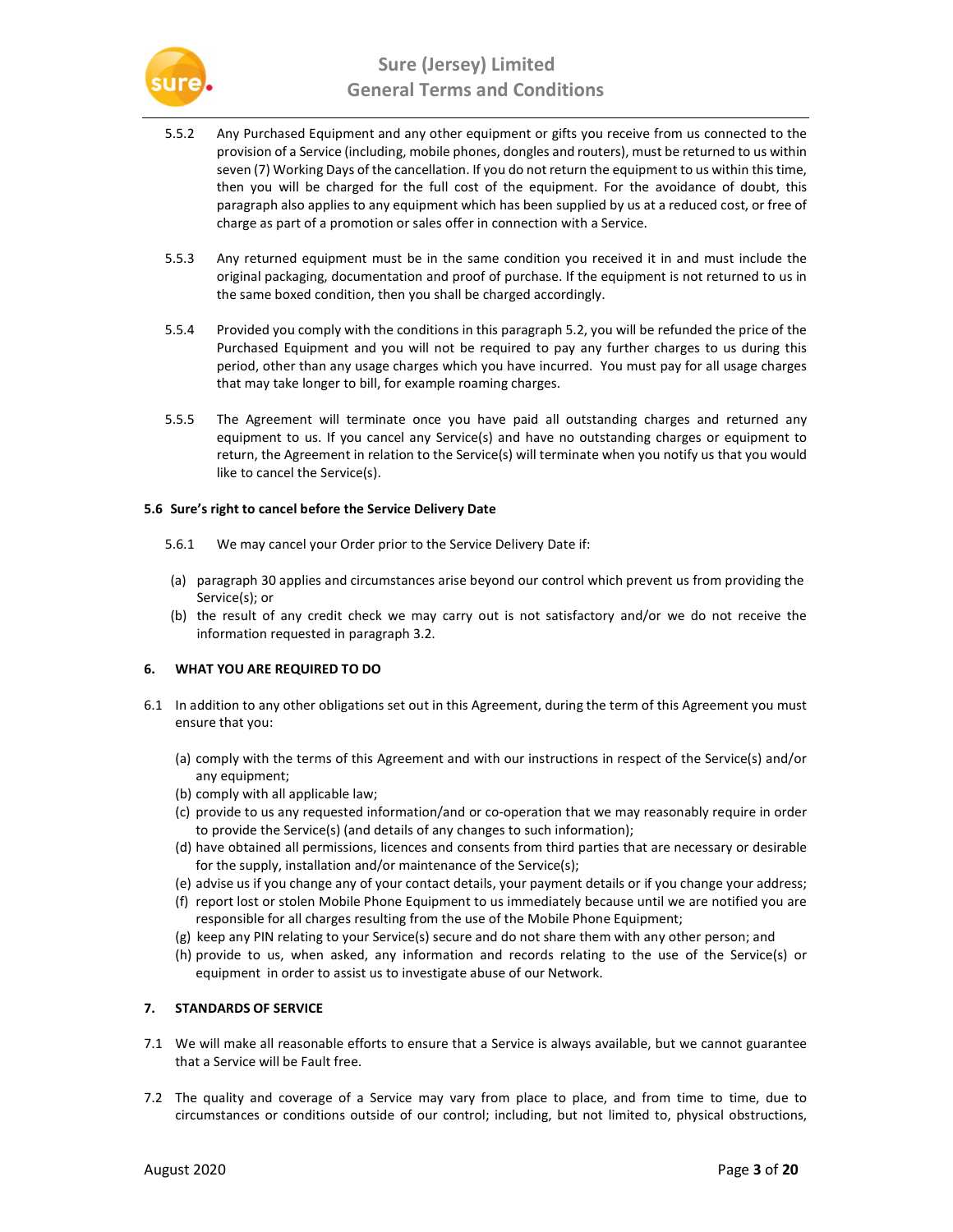

atmospheric and/or topographical conditions, radio interference and faults in other networks not owned by us, but to which the Network is connected.

- 7.3 A Service may also be affected during upgrades and maintenance.
- 7.4 We will not be liable if a Service is affected by reasons beyond our control.

# 8. USE OF THE SERVICE(S) BY YOU

8.1 We may from time to time give you instructions about the use of the Service(s):

(a) that we believe are in the interests of health, safety or quality of service to you or other customers; or (b) that we have received from a governmental body, regulator, law enforcement agency or any other competent authority, and you will comply with all such instructions.

- 8.2 You shall not use the Service(s) or permit any other person to use the Service(s):
	- (a) for any communication that is grossly offensive or of an indecent, defamatory, obscene or menacing character;
	- (b) in order to act in an abusive, harassing or threatening manner to any member of our staff or representative(s) or make unreasonable demands on us including time or abuse of process;
	- (c) to download, process or transmit any illegal material;
	- (d) for causing annoyance, inconvenience or needless anxiety to another by sending messages that are known to be false or of a persistent nature (including the sending of automated unsolicited communication);
	- (e) in breach of instructions we have given you under paragraph 8.1;
	- (f) in a manner that violates our Acceptable Use Policy;
	- (g) for re-sale to any third party or for any commercial exploitation without our prior written permission;
	- (h) in a manner that breaches the rights of any third party (including breach of confidentiality, privacy, proprietary, intellectual property rights, copyright or trademarks);
	- (i) in breach of any other policies referred to under this Agreement; or
	- (j) in a manner that is or could entail the commission of an offence that is a breach of any relevant law or regulation including the Telecommunications (Jersey) Law, 2002.
- 8.3 If our Fair Usage Policy applies to a Service(s) that you take from us and you use a Service in a way that violates our Fair Usage Policy, we may restrict your use of that Service by any means permitted under that policy. Such action may include, but is not limited to, restricting the amount of capacity made available to you for the use of a Service and/or suspension or termination of a Service.
- 8.4 You are responsible for ensuring that anyone using the Service(s) complies with the terms of this Agreement. Any breach by such persons will be deemed to be a breach by you of this Agreement.
- 8.5 We may suspend or terminate provision of a Service to you (see paragraphs 28 and 29), if you fail to prevent a Service being used in a way that is prohibited under this Agreement.

# 9. CHARGES

- 9.1 You will be charged for a Service from the Service Delivery Date unless:
	- (a) we notify you of an earlier or later date for the start of a Service from when charges will be payable; or
	- (b) where applicable, you use a Service prior to the Service Delivery Date, in which case your payments will be due from the date you first use the Service.
- 9.2 Where you are provided with a Quotation, the price for the Service(s) will be as quoted by us (subject to any additional charges outlined in paragraph 9.8).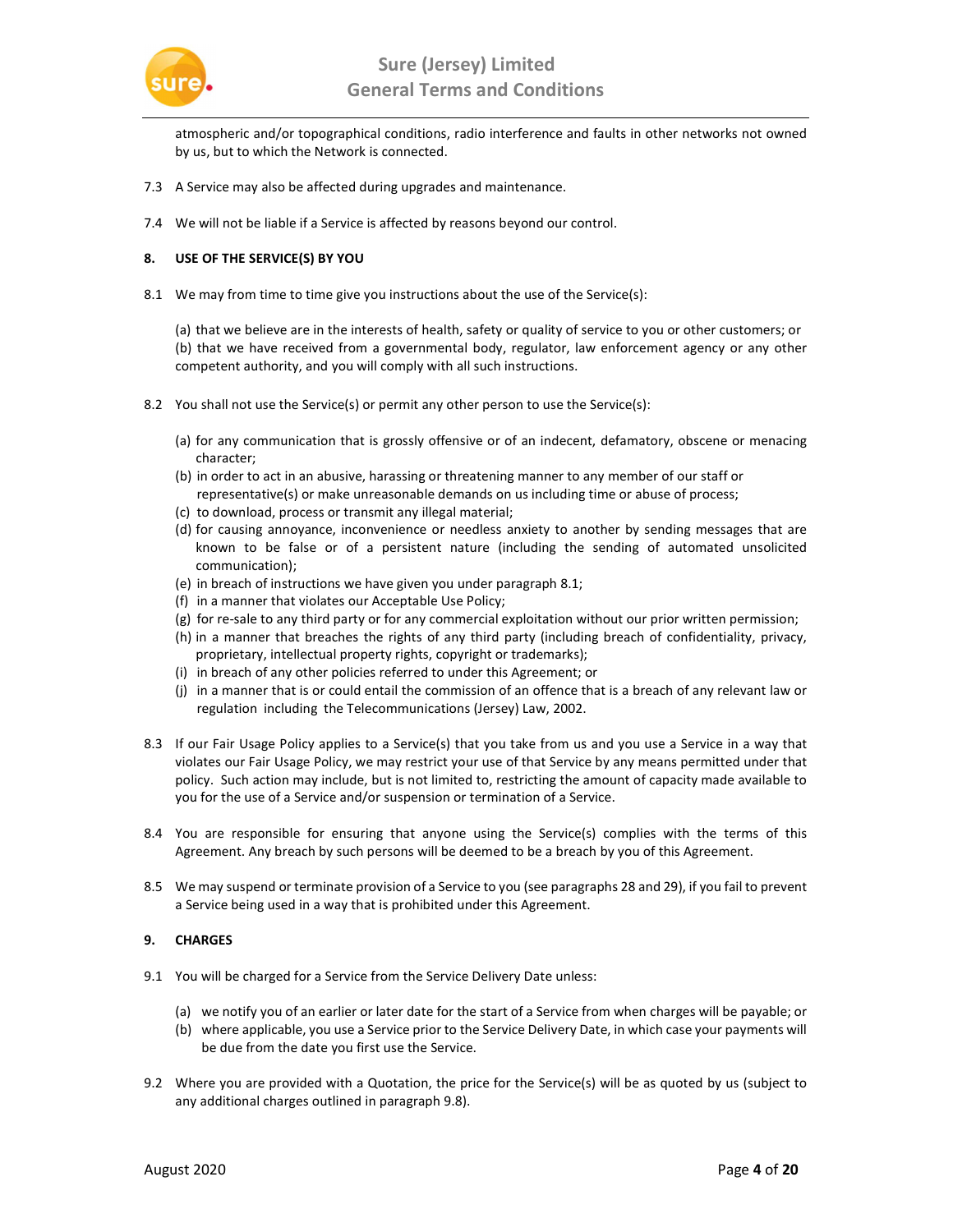

- 9.3 Where no Quotation is provided, or the Quotation has expired, you will be charged for the Service(s) at the applicable rates specified in your Order or at the prevailing rates in the Price List which is published at www.sure.com or available upon request and such charges will be detailed on your bill.
- 9.4 If you ask us to provide any part of a Service outside Normal Working Hours, then you will be charged at our applicable hourly rate published at www.sure.com.
- 9.5 We reserve the right to vary any of the charges that apply to the provision of the Service(s) at any time and any variations will always be in accordance with the conditions of our Telecommunications Licence and subject to the terms of this Agreement and in particular, paragraph 29.3.
- 9.6 Notwithstanding paragraph 9.5, each year, your charges will be reviewed and may be subject to a Retail Price Index (RPI) increase.
- 9.7 All published charges are inclusive of GST but exclusive of any other local taxes, levies or duties where applicable, unless otherwise stated.
- 9.8 You may be liable for additional charges to those quoted in the Order or in the Price List in certain circumstances, which will be calculated by reference to the cost of materials and to our applicable hourly rate for time expended in the case where either at your request or where deemed necessary, we carry out work which is not covered by your original Quotation, including but not limited to the following circumstances:
	- (a) you fail to advise us, before arrival on site, of changes to any installation and work has to be postponed or abandoned;
	- (b) performance of our obligations is made more difficult or costly by breach of your obligations under this Agreement;
	- (c) we work at your request outside of Normal Working Hours, unless such work is covered by your original Quotation;
	- (d) we correct any Fault caused by You (or any person other than us, our employees or representative(s));
	- (e) we replace Consumable Parts; or
	- (f) you ask us to carry out work on Purchased Equipment that is not covered by a Sure Maintenance Agreement.
- 9.9 Any applicable delivery charges which are payable by you will be detailed on your bill.
- 9.10 If you choose to receive your bills online, then we make no charge for this facility. If, however, you choose to receive your bills by post then a monthly paper bill charge will be applied.
- 9.11 Where reconnection of a Service is required, we reserve the right to apply a reactivation charge. Details of these charges can be found at www.sure.com.
- 9.12 You shall be responsible for paying any charges that you or any other person or entity accessing your Service(s) may incur. This includes all charges resulting from unauthorised or fraudulent use.

# 10. PAYMENT AND WHAT HAPPENS IF YOU DO NOT PAY US

- 10.1 Our preferred method of payment is by Direct Debit. If you choose not to pay using our free Direct Debit option then, for a fee, you can choose one of our other payment methods which are detailed in the "Ways to Pay" section of our website www.sure.com or in our Consumer Code of Practice.
- 10.2 If you have chosen to receive your bills online:
	- 10.2.1 We will send you a notification to the email address you provide to us, that your bill is ready to view online and due to be paid.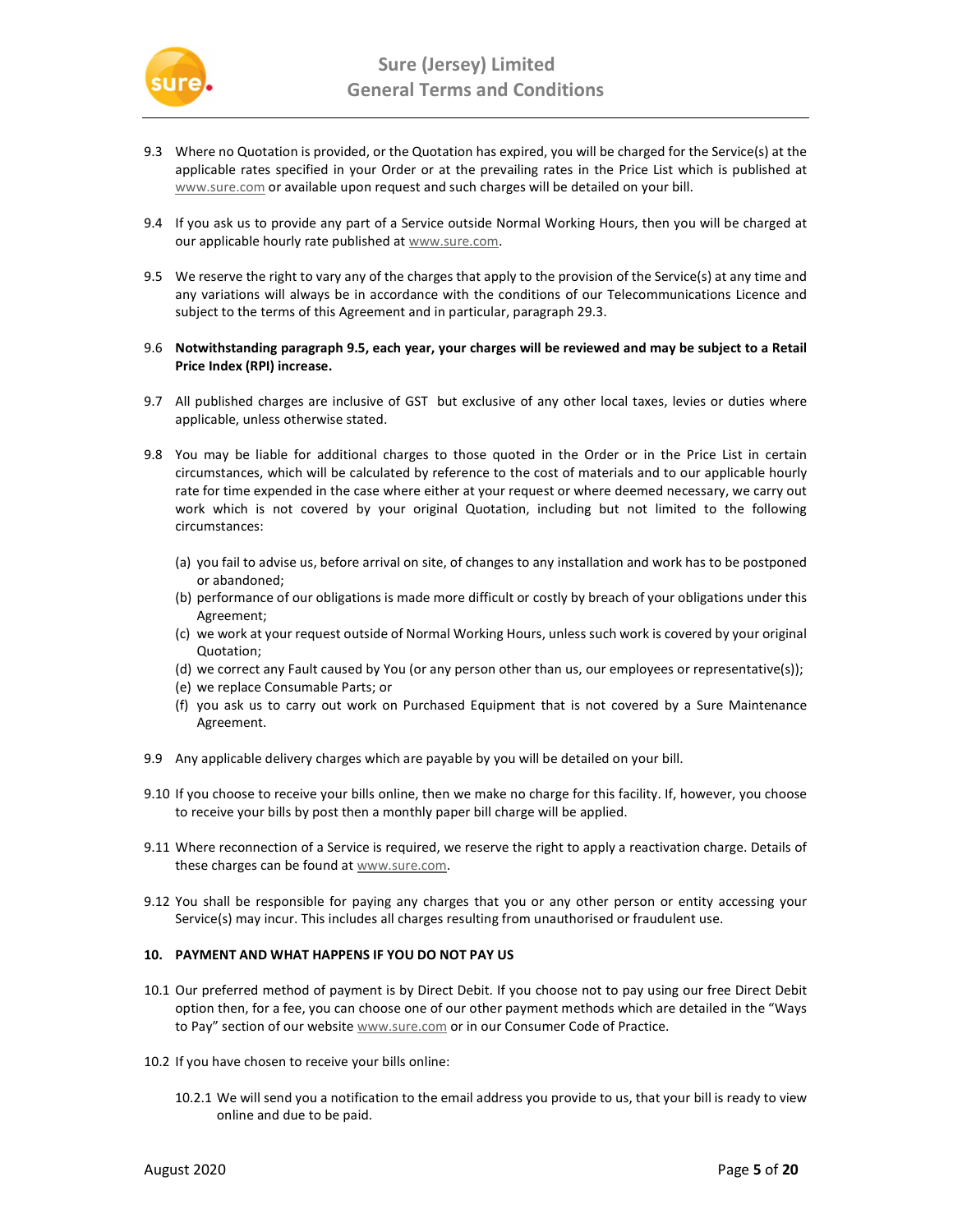

- 10.2.2 You must ensure we have your correct email address and that your email account is correctly configured to receive our email notifications. If you do not pay your online bill because you have failed to provide the correct email address, or our emails are blocked due to your account settings or any other reason, then we may take various further actions for late payment as set out in paragraph 10.5 below.
- 10.3 You shall pay your bill by the Due Date, unless validly disputed in accordance with paragraph 10.4 below.
- 10.4 You are responsible for checking the details and accuracy of your bill. If you reasonably and in good faith dispute a bill or part of it, you shall notify us of such dispute before the Due Date, providing details of why the invoiced amount is incorrect and how much you consider is due.
- 10.5 You are required to pay any undisputed portion of your bill by the Due Date. If you do not pay the undisputed outstanding charges by the Due Date, then the following process will apply:
	- (a) We will send you a reminder that payment must be made within seven (7) days of the date of the reminder and a late payment fee may be applied.
	- (b) If we do not receive payment within that seven (7) day period, we may suspend your Service(s) and will not reactivate your Service(s) until we have received full payment of the outstanding amount. Please note that you remain liable to pay Rental Charges during any period of suspension.
	- (c) Once payment of the outstanding amount is received, we are entitled to charge a fee for the reactivation of the Service(s) which has been suspended.
	- (d) If we still have not received full payment of the outstanding amount within a further seven (7) days, you will receive a final demand for payment stating that it must be made within seven (7) days of the date of the letter.
	- (e) If after this final seven (7) day period payment has still not been received, we are entitled to (without losing or reducing any other rights or remedy) terminate this Agreement and the Service(s) provided under it by immediate notice. We will send you a final bill which will state all applicable charges.
	- (f) Should your final bill not be paid, we may initiate legal action to recover any outstanding amount.
- 10.6 We reserve the right to charge a late payment fee at the rates specified at www.sure.com. In addition, we may also charge interest on any balances which remain unpaid from the Due Date until payment is made in full both before and after any judgment at the rate of four per cent (4%) above the Bank of England base rate.
- 10.7 We may pass the outstanding amount (including any late payment fee) to a debt collection agency to collect the debt on our behalf and we reserve the right to pass on all collection costs.
- 10.8 Non-payment of an undisputed bill may affect your ability to obtain credit from us in the future.
- 10.9 Unless indicated otherwise in the Service Specific Terms and Conditions, where you take a Service from us that incurs a Rental Charge, Rental Charges are normally payable in advance. Other charges (including call charges) will be billed in arrears. Except for temporary Service(s), the Customer must pay Rental Charges in accordance with our billing cycle. We will apportion Rental Charges on a daily basis for any incomplete billing periods.
- 10.10 All amounts due under this Agreement shall be paid in full without any deduction or withholding other than as required by law. You shall not be entitled to assert any credit, set-off or counterclaim against us in order to justify withholding payment of any such amount in whole or in part.

# 11. DEPOSITS AND PAYMENTS IN ADVANCE

11.1 We may from time to time require advance payment or payment of a deposit from you.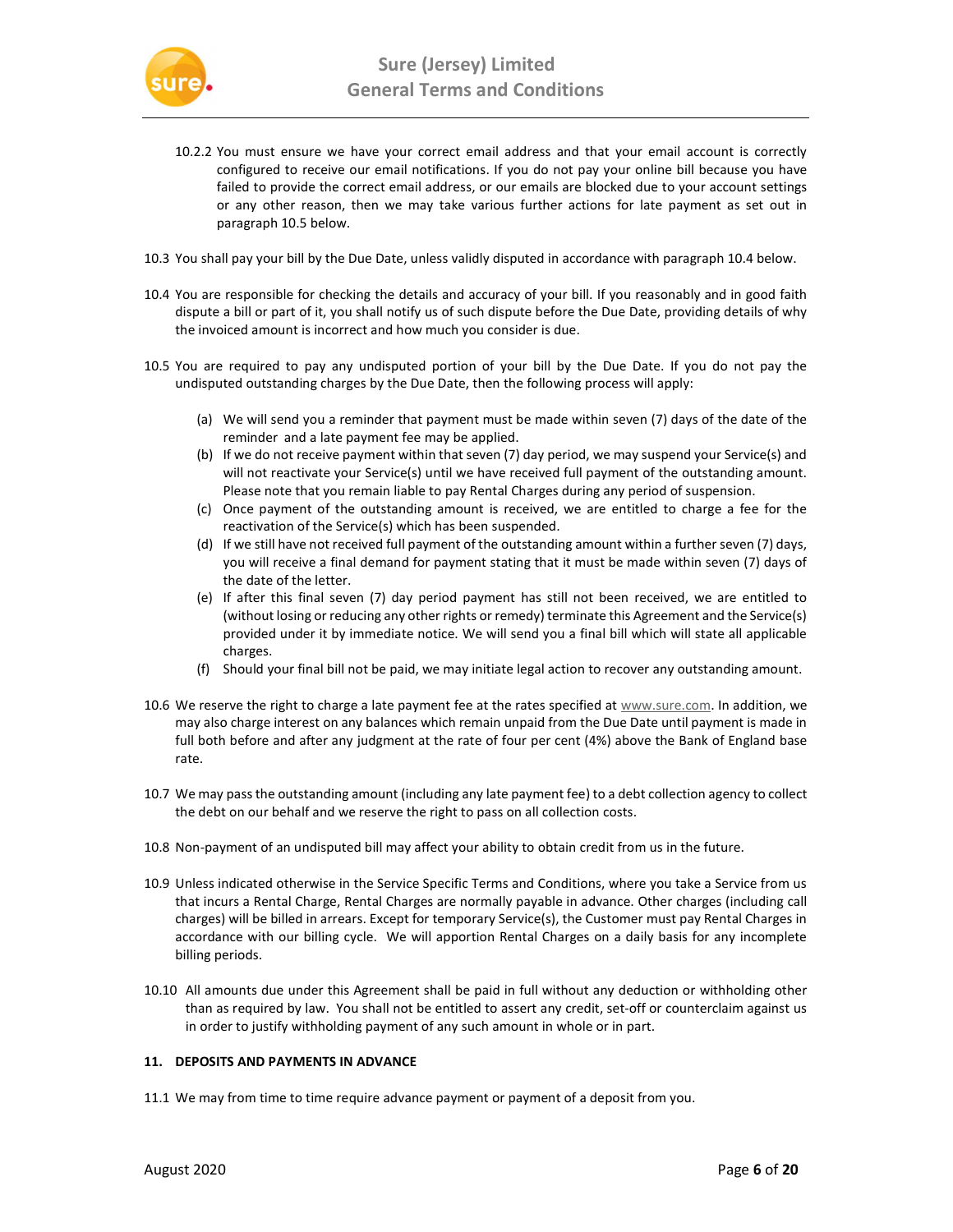

- 11.2If advance payment or a deposit is required, we shall notify you of the amount and you shall be required to pay us immediately. We will keep your deposit for a twelve (12) month period after which time the deposit will be refunded to your Sure account (to be applied against future bills), provided you have paid your monthly bill in full on or before the Due Date for the consecutive twelve (12) month period. If you have not paid your monthly bill as described, then we may keep the deposit until you have met the above payment criteria.
- 11.3 If you refuse to pay a deposit or make payment in advance when requested to do so then new contracts, renewals or additional products/services may be refused.
- 11.4 Once you have met the payment criteria outlined in Clause 11.2 or the Agreement is terminated and you have discharged all your liabilities to us, we shall refund the deposit at your request.

### 12 ENGINEER VISITS AND ACCESS TO PREMISES

- 12.1 Provision of the Service(s) may require one of our engineers to visit your Premises to install the necessary equipment. If an engineer visit is required, you will be notified of a date and time for the installation to take place. Access to your Premises must be provided in a timely manner as required by us in order to carry out any works in relation to the Service(s) including installation, maintenance and removal of the Service(s).
- 12.2 If we need to cancel or rearrange a time for one of our engineers to visit your Premises, we will give you as much notice as possible.
- 12.3 Where relevant, you shall be responsible for the safety of our employees while they are at your Premises, however, we shall use reasonable endeavours to meet any of your health and safety requirements.
- 12.4 We will follow your reasonable instructions in relation to access to your Premises, however, we are not responsible for maintaining the security of your Premises.
- 12.5 You must prepare your Premises before the equipment is installed according to any instructions that we may give you. We will take reasonable care when carrying out work on your Premises including any drilling and affixing of cables, but you will be responsible for any necessary re-decoration and/or rearrangement of items once we have completed the work.
- 12.6 We reserve the right to charge a fee if you arrange for an engineer to visit your Premises and the engineer cannot gain access to the Premises.

#### 13 PROCEDURE FOR FAULT REPAIR

- 13.1 If you detect a Fault in your Service(s), Customer Premises Equipment or Sure Equipment which we are responsible for maintaining, then you must report it to us by telephoning the number specified on the Order, at www.sure.com or as detailed in the Consumer Code of Practice. You must provide us with details of the nature of the Fault, the Service Number and your contact details.
- 13.2 If you report a Fault with your Service(s), Customer Premises Equipment or Sure Equipment which we are responsible for maintaining, we will use all reasonable endeavours to correct the reported Fault by following the procedure in any applicable Service Level Agreement and/or by undertaking one or more of the following actions:
	- (a) we will provide advice to you by telephone including any tests and checks that you should carry out;
	- (b) where appropriate, we will carry out diagnostic tests from our premise; and/or
	- (c) we will attend a point in our Network or visit your Premises if the previous actions taken by us have not cleared the Fault and we consider that such a visit is necessary.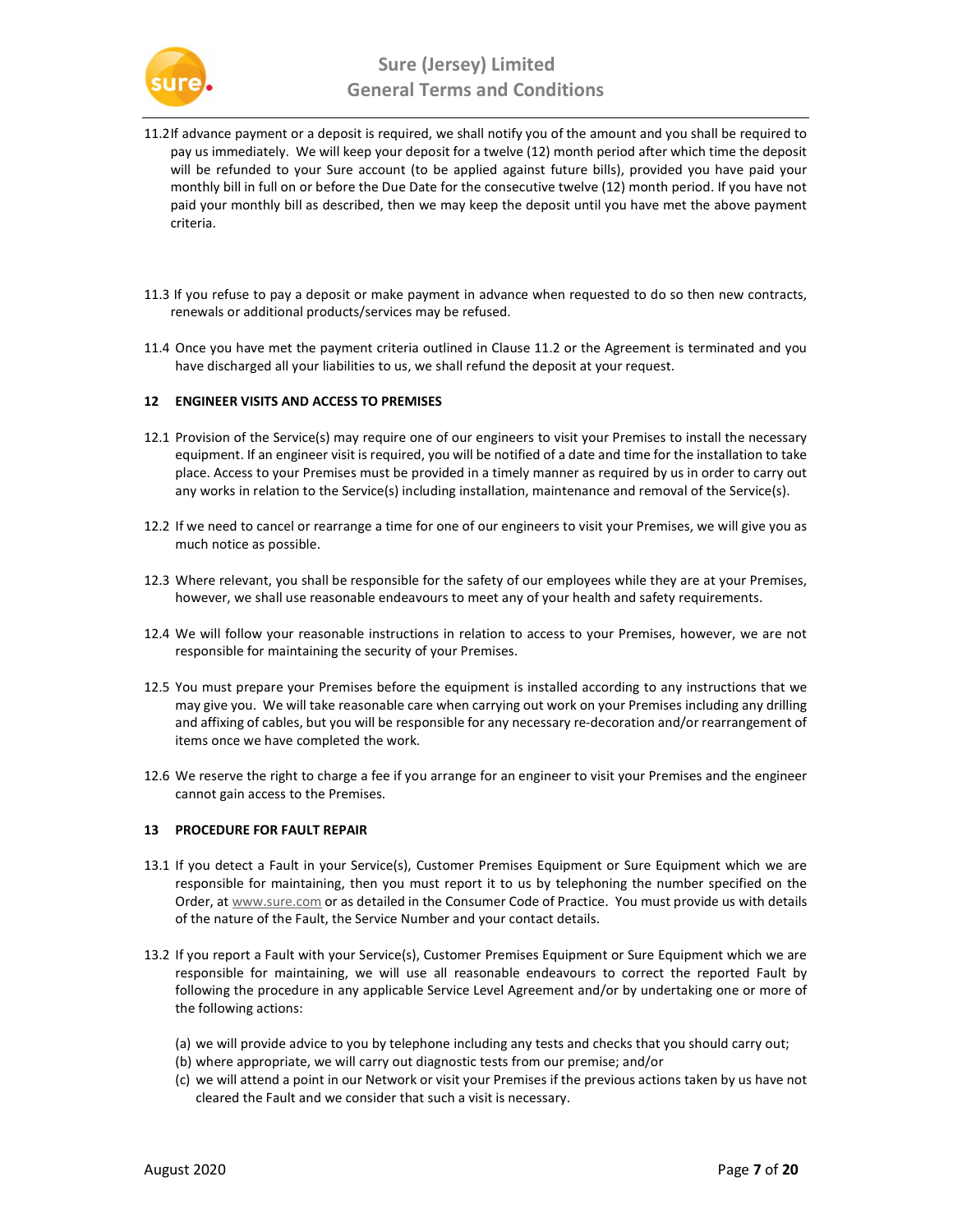

- 13.3 If we undertake work to correct a reported Fault in the Service(s) and subsequently discover that there is no Fault, we reserve the right to charge you for the work at the applicable hourly rate as set out in our Price List.
- 13.4 If, at your request, we agree to attend a reported Fault in a Service outside Normal Working Hours then you will be charged at the applicable hourly rate set out in the Price List or as detailed in the applicable Service Level Agreement.
- 13.5 Faults on Customer Premises Equipment, which we are responsible for maintaining, will be corrected by repair or, at our option, by replacement in whole or in part; expended consumable items will be replaced and a charge will be made for the new items.
- 13.6 Where you request us to carry out work to remedy a Fault on Customer Premises Equipment, which we are responsible for maintaining, but no such Fault is found to exist, you will be charged for the time spent investigating the Fault.

### 14 REQUESTS FOR RELOCATION AND RECONFIGURATION OF A SERVICE

- 14.1 If you ask us to relocate or reconfigure any Service(s) then we may either:
	- (a) agree to your request and you may be liable to pay additional applicable charges set out in the Price List available at www.sure.com;
	- (b) refuse your request which shall be at our sole discretion; or
	- (c) require you to give notice to terminate the Service(s) and apply for a new Service(s).

#### 15 SURE EQUIPMENT

- 15.1 In order to provide a Service, we may have to place Sure Equipment on your Premises. You must provide a suitable location and environment for the Sure Equipment.
- 15.2 You agree that we may install and keep the Sure Equipment at the Premises, have reasonable access to it and enable us to replace and/or upgrade the Sure Equipment.
- 15.3 You agree that we retain ownership of all Sure Equipment and that it may only be used in connection with the Service(s). Title to the Sure Equipment will not transfer to you and remains vested in us unless otherwise agreed between us. In such circumstances, title to the Sure Equipment will pass to you upon full payment of any relevant charges or where the item is gifted (for example, a router), once you take delivery of the item in question.
- 15.4 The provisions of paragraph 16 shall apply to any Sure Equipment which you purchase, or which is gifted to you.
- 15.5 In respect of any Sure Equipment that we may place at your Premises, you are responsible for ensuring its safe and proper use. You must not interfere with the Sure Equipment nor let anybody else do so, unless authorised by us. If any part of the Sure Equipment is lost, destroyed or damaged, apart from fair wear and tear, you may be charged for its repair or replacement.
- 15.6 You must not sell, charge, assign, transfer or dispose of the Sure Equipment or any part of it and you must not action or allow any lien, encumbrance or security interest over the Sure Equipment.
- 15.7 We have the right to recover any Sure Equipment if this Agreement is terminated or a particular Service is ceased at your Premises.

### 16 CUSTOMER PREMISES EQUIPMENT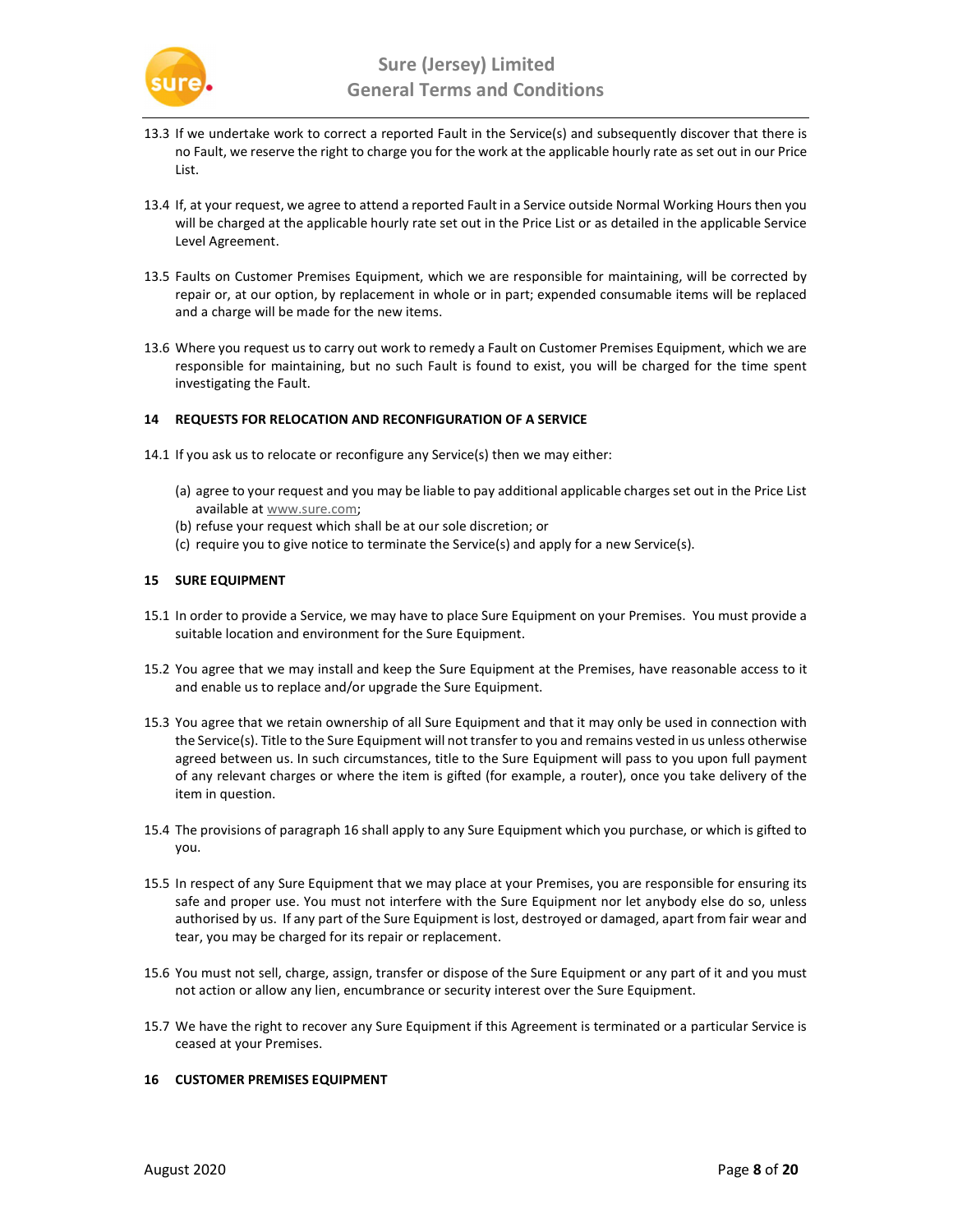

- 16.1 We have no liability for any Customer Equipment used in connection with the Service(s). We will not accept any responsibility for failure to provide a Service if Customer Equipment is not compatible with the Network. It is your responsibility to ensure that the Customer Equipment is compatible with the equipment compliance standards which are available upon request from us.
- 16.2 Customer Premises Equipment must only be used with the Service(s) as directed under relevant law and regulation and in a way that meets all relevant standards and manufacturer's instructions applicable to you. If your Customer Premises Equipment does not comply with the above, then you must disconnect it immediately or allow us to do so at your expense.
- 16.3 You will be responsible and liable for any damage caused to Sure Equipment or the equipment of any Other Licensed Operator by your Customer Premises Equipment.
- 16.4 Where relevant, you must only connect Customer Premises Equipment to our Service(s) at our designated Network Terminating Point.
- 16.5 Title to the Purchased Equipment, will pass to you upon full payment of any relevant charges. Risk of loss and damage in the Purchased Equipment will pass to you upon delivery or upon collection by you or an authorised representative(s).
- 16.6 Purchased Equipment is provided for your sole use and you must comply with the relevant manufacturer's instructions and/or guidelines.
- 16.7 Purchased Equipment may be subject to a third-party warranty by the manufacturer or the supplier. We shall pass on to you, the benefit of any such warranties. You acknowledge that any attempt to repair, service or tamper with the Purchased Equipment by a person other than us, an authorised partner or the applicable manufacturer, may invalidate the manufacturer's warranty.
- 16.8 All software is provided subject to the terms and conditions of the licence agreement relating to that software which you must abide by.
- 16.9 Purchased Equipment may be subject to maintenance by us and will be subject to terms specific to the equipment in question and the response level you have purchased. Please contact your Sure account manager for a copy of any relevant terms. All other provisions relating to Customer Premises Equipment are outlined in the Service Specific Terms and Conditions applicable to that Service.

# 17 INTERCONNECTION

- 17.1 If a Service requires Interconnection with Other Licensed Operators, then we are only responsible and liable for the part of the Service under our direct control.
- 17.2 We may suspend or terminate a Service immediately, without notice, if any other part of a Service not under our direct control is terminated or suspended.
- 17.3 We may negotiate and enter into a contract for a Service with Other Licensed Operators on your behalf as part of the provision of a Service. We shall advise you of any specific or additional terms and conditions of the Other Licensed Operator and you shall be responsible for complying with them.
- 17.4 Where we are the party contracting for Service with the Other Licensed Operator, we will undertake to make payment for such Service directly to such Other Licensed Operators. We will recharge such payments to you either separately or within the charges for the overall Service(s) and may do so in advance at our sole discretion.

# 18 CALL MONITORING AND RECORDING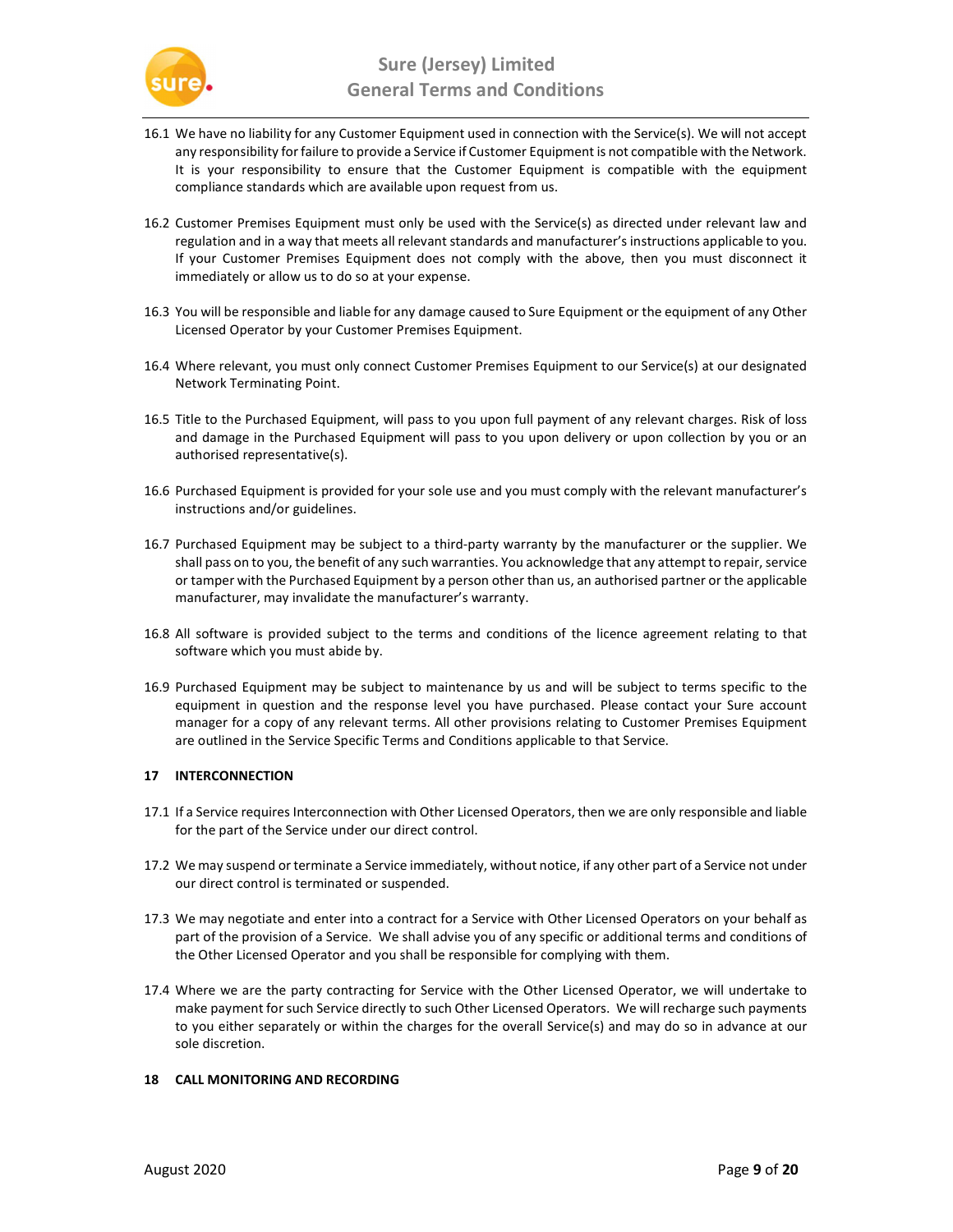

We may monitor and record calls made to you by us or vice versa. We do this for the protection of both parties, to assist with complaint resolution and to improve our staff training, customer service and for telemarketing or telesales purposes. For further information see our privacy notice, which is available at www.sure.com.

### 19 POWER AND LIGHTNING PROTECTION

- 19.1 Where necessary, in order to provide a Service, you must supply, at your own expense, a suitable mains electricity supply and connection points.
- 19.2 As set out in paragraph 30, we are not responsible for any damage caused to Customer Premises Equipment as a result of lightning. You are responsible for installing (at your own expense), suitable lightning protection equipment for use with any Customer Premises Equipment associated with a Service.

### 20 PROMOTIONS, BOOSTERS AND GIFTS

- 20.1 We may offer gifts, promotions and Boosters from time to time which will be subject to additional terms and conditions, and this Agreement will also apply to any such gifts, promotions and Boosters.
- 20.2 Gifts are offered at our discretion, while stocks last.
- 20.3 Gifts are not transferable or refundable and you cannot receive cash, or an alternative item, in place of any gift.
- 20.4 We shall have no responsibility if any gift voucher is lost, stolen, damaged or destroyed.
- 20.5 Unless otherwise stated in the promotional terms and conditions we shall not incur any liability under the Agreement in relation to such offers.

#### 21 DIRECTORY SERVICES

Please see the Sure Telephone Directory Terms and Conditions, which are available at www.sure.com, for details of our Telephone Directory Services.

# 22 SECURITY

- 22.1 Unless otherwise agreed in writing, it is your responsibility to keep any devices or hardware connected to our Service(s) secure, including the use and secure storage of PINs, passwords or application of security updates. We are not responsible for any damage to devices or degradation in a Service(s) due to your failure to ensure adequate security, including but not limited to securing internal networks or adequate virus and firewall protection on devices.
- 22.2 It is your responsibility to ensure no unauthorised activity is conducted via your Service(s). We reserve the right to suspend or terminate a Service in accordance with paragraphs 28 and 29 if as a result of unauthorised activity, we have been informed, suspect or are aware that your Service(s) has caused or may cause damage to our Network and/or illegal activity is being undertaken in connection with the Service(s).

### 23 TELEPHONE NUMBERS

- 23.1 We shall allocate a Service Number to you which you shall only use to access the Service(s). We may reallocate or change such Service Numbers as a result of changes in applicable law or instructions from the Jersey Competition and Regulatory Authority, Ofcom in the UK, or an equivalent regulatory body, but will exercise all reasonable endeavours to minimise any disruption to you.
- 23.2 We may withdraw Service Numbers that have been allocated to you as a result of your failure to comply with this Agreement.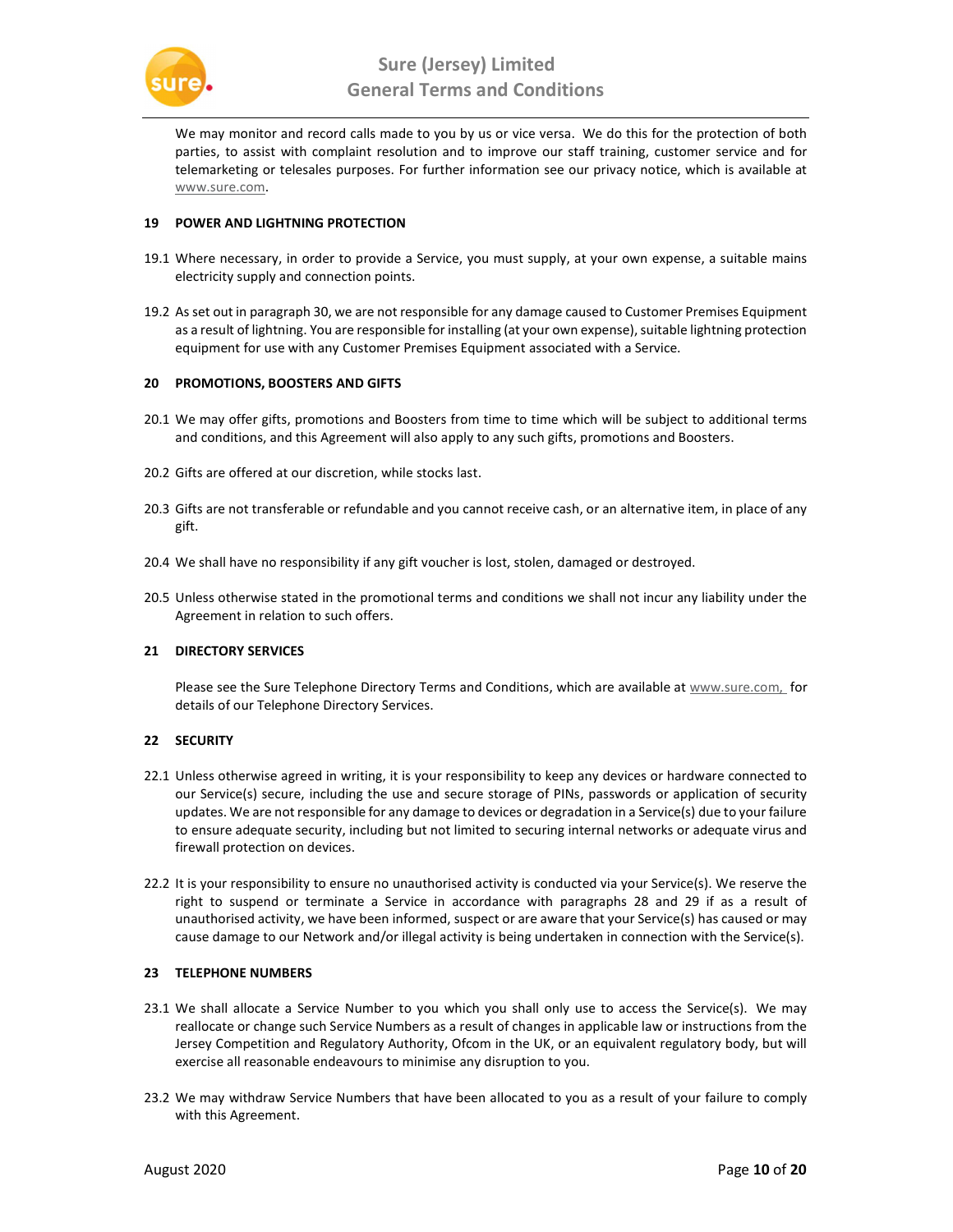

- 23.3 You have no right to sell or transfer the Service Number (including if you relocate to a different jurisdiction).
- 23.4 If your Service is terminated and it is associated with a Service Number and is not being ported to an Other Licensed Operator, you shall no longer have any right to make use of the Service Number.

### 24 CONFIDENTIALITY

- 24.1 The parties will keep in confidence, any information (whether written or oral) of a confidential nature (including software and manuals) obtained under this Agreement and will not disclose that information to any person (other than their employees, professional advisers, subcontractors, agents, consultants or any entity in the Sure Group) without the written consent of the other party.
- 24.2 This paragraph 24 will not apply to:
	- (a) any information that has been published other than through a breach of this Agreement;
	- (b) information lawfully in the possession of the recipient before the relevant disclosure;
	- (c) information obtained from a third party who is free to disclose it;
	- (d) information that a party is requested to disclose and if it did not could be required by law to do so; and
	- (e) information requested by governmental body, regulator, law enforcement agency or any other competent authority.

#### 25 USE OF INFORMATION AND DATA PROTECTION

We are committed to protecting any information you may give to us and in order to comply with the Data Protection (Jersey) Law 2018, we will only use your personal information as set out in our privacy notice, a copy of which can be found at www.sure.com, or by requesting a copy from dataprotection@sure.com.

### 26 LIABILITY

- 26.1 We are not liable to you either in contract, tort (including negligence) or otherwise for loss (whether direct or indirect) of profits, business or anticipated savings, or for any indirect or consequential loss or damage whatever.
- 26.2 Our liability to you in contract, tort (including negligence) or otherwise in relation to provision of the Service(s), or otherwise under this Agreement, is limited to the value of any amounts paid by you to us under this Agreement in any twelve (12) month rolling period, starting on the Contractual Date.
- 26.3 You agree to indemnify us in full against all costs, expenses, damages and losses (whether direct or indirect), including any interest, fines, legal and other professional fees and expenses awarded against or incurred or paid by us as a result of or in connection with the use by you or any other person of the Service(s), the Sure Equipment and/or the Customer Premises Equipment provided under this Agreement and/or any breach of this Agreement by you and/or any claim brought by any third party located in any jurisdiction alleging that any use of the Service(s) by you is unlawful or infringes any rights held by such entities.
- 26.4 We will accept liability for failure to meet any of our obligations stated in any Service Level Agreement applicable to the Service(s) but only to the extent stated in this paragraph 26 and subject to paragraph 30 of this Agreement. If there is any conflict between this paragraph 26 and the applicable Service Specific Terms and Conditions or Service Level Agreement the terms of this paragraph 26 shall prevail.
- 26.5 Customer Premises Equipment does not provide immunity from fraudulent intrusion or hacking and you are responsible for ensuring that you have taken all measures to prevent such fraudulent use of Customer Premises Equipment which may include hacking or any form of toll fraud, rogue dialling or other forms of fraud that causes your Customer Premises Equipment to make calls or incur charges that you are not aware of. We will not be held liable for any loss that you may incur as a result of any failure to comply with this Agreement or as a result of any fraudulent activity that is conducted against you through your Customer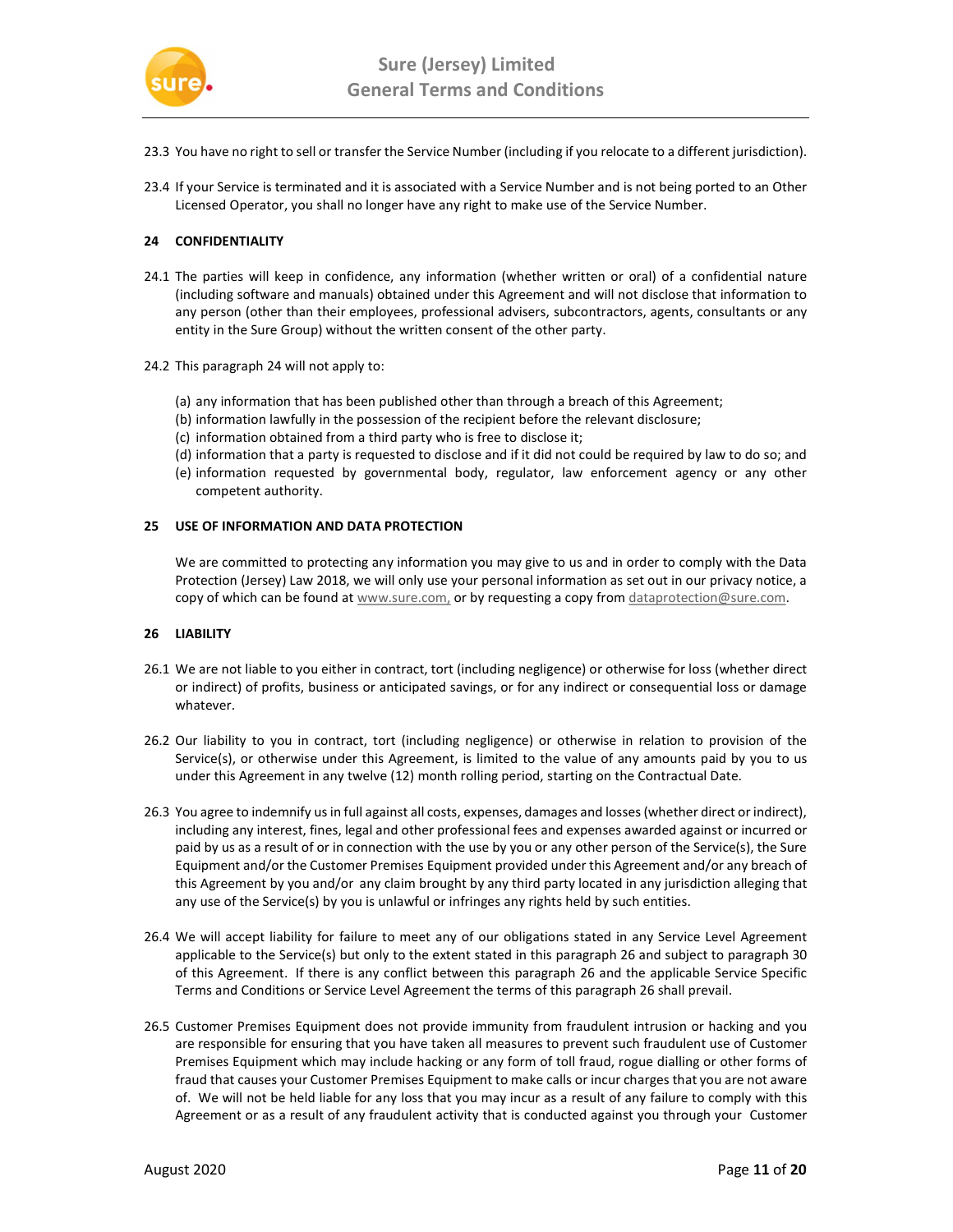

Premises Equipment. We do not monitor the usage of your Customer Premises Equipment on an individual basis and the monitoring of the charges incurred by you is your responsibility. In the event that we incur charges (which may include call, data and support charges) as a result of any hacking or fraudulent activity, then we will seek to recover those charges from you in full and you will pay all such charges as may have been incurred.

- 26.6 We will use reasonable endeavours to maintain the quality of the Service(s) and to ensure the Service(s) is available at all times but make no warranties regarding availability or quality of the same and are not liable for any loss of any nature suffered by you or any third party as a result of any event outside our control.
- 26.7 We are not liable or responsible for any content uploaded, emailed or transmitted in connection with your use of the Service(s) including any content which is used to acquire any goods or services.
- 26.8 We are not responsible for maintaining any insurance cover of any nature to cover loss by anyone other than ourselves.
- 26.9 We are not liable for the working or otherwise of any Telecommunications Network run by or connected to any Other Licensed Operator and cannot be held responsible for poor quality of service or access difficulties caused by Other Licensed Operators.
- 26.10 We are not liable for losses caused by any third-party services or goods, content or viruses that you access through use of the Service(s).
- 26.11 We are not responsible for any fault with your SIM Card or Customer Premises Equipment caused by tampering or negligence (unless caused by us) or any failure to follow our reasonable instructions or this Agreement.
- 26.12 We do not exclude or restrict any liability to you for death or personal injury under this Agreement.

# 27 INTELLECTUAL PROPERTY RIGHTS

- 27.1 Any Intellectual Property Rights used by or subsisting in the Service(s), the Sure Equipment and the Purchased Equipment (including any software) shall remain ours or the appropriate third-party owners of such Intellectual Property Rights.
- 27.2 We shall own any Intellectual Property Rights which we create during or as a result of the supply of the Service(s) to you (including supply of the Sure Equipment and/or the Purchased Equipment).
- 27.3 You must not do anything to jeopardise our Intellectual Property Rights or those of any third party under this Agreement.
- 27.4 The words or marks "Sure International" and "Sure" however represented, including stylised representations, all associated logos and symbols, and combinations of any of the foregoing with another word or mark, are the trademarks of the Sure Group or third parties. We reserve all our rights.
- 27.5 The copyright of all information supplied to you in connection with the Service(s) shall remain owned by us or the copyright owners. Such information shall not be copied, used or disclosed (other than for the purpose for which it was supplied) without our prior written consent.

# 28 WAYS IN WHICH WE MAY SUSPEND YOUR SERVICE(S)

- 28.1 In addition to the rights given under paragraph 29, we may give you immediate notice and suspend the Service(s):
	- (a) if you fail to pay any undisputed amounts in your bill by the time frames specified in paragraph 10.5;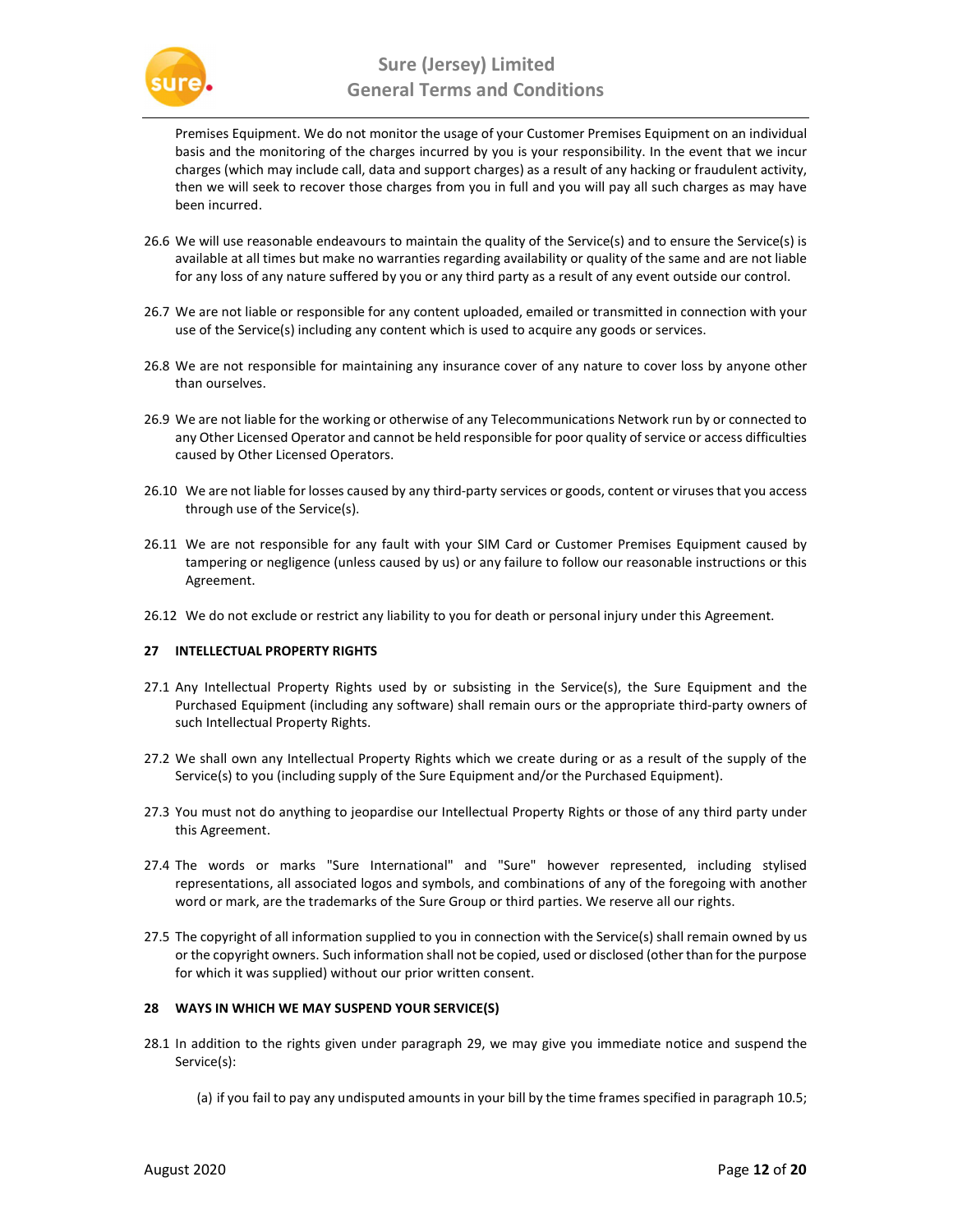

- (b) if it is used in a manner that has an adverse impact on and/or materially harms the integrity, security or interoperability of our Network;
- (c) if you act in an abusive, harassing or threatening manner to any member of our staff or representative(s) or make unreasonable demands on us including time or abuse of process;
- (d) if it is used with equipment that is not approved for connection to our Network;
- (e) if it is used (or we have been informed or suspect that it has been used) in a manner, or in relation to, the commission of offences or alleged commission of offences in breach of any relevant law or regulation;
- (f) on the instructions of a government body, law enforcement agency, regulator, emergency services, court or other competent authority;
- (g) if you notify us that your Mobile Phone Equipment has been lost or stolen; or
- (h) if it is used (or we have been informed or suspect that it has been used) in breach of paragraph 8 whether by you or any other party with or without your knowledge.
- 28.2 We may suspend the Service(s) immediately and without notice:
	- (a) in an emergency; including to provide or safeguard service to a hospital or to the emergency, or other essential, services or for the safeguarding of life or limb;
	- (b) if we have loss of access to the Premises;
	- (c) during any technical failure of the Network;
	- (d) when it is necessary to safeguard the security and integrity of the Network;
	- (e) to prevent or investigate an incidence of fraud or crime or alleged incidence thereof;
	- (f) on the instructions of a government body, law enforcement agency, regulator, emergency services, court or other competent authority;
	- (g) to prevent or investigate Artificially Inflated Traffic; or
	- (h) to prevent a breach of any law or regulation.
- 28.3 We may suspend the Service(s) giving you as much written or oral notice as reasonably practical and possible:
	- (a) for the purpose of repair, maintenance or improvement of our Network; or
	- (b) to permit the passage of vehicles with abnormal loads.
- 28.4 We may also suspend the Service(s) if you breach any of the terms of the Agreement and a right of termination has arisen under paragraph 29 or elsewhere in this Agreement (without losing or reducing any other rights or remedy, including terminating the Service(s) at a later stage).
- 28.5 If the cause of suspension is remedied, we shall restore the Service(s) as soon as possible unless our rights to terminate the Service(s) have already been exercised.
- 28.6 You will remain liable to pay all charges, including Rental Charges, throughout the period in which a Service is suspended, and the Agreement will continue during the period of suspension.
- 28.7 We shall not be liable for any loss or damage which you suffer as a result of a suspension.

#### 29 HOW EITHER PARTY CAN TERMINATE THIS AGREEMENT

#### 29.1 WAYS IN WHICH SURE MAY TERMINATE THIS AGREEMENT OR A SERVICE:

29.1.1 We may terminate this Agreement or the Service(s), subject to any notice period specified in any Service Specific Terms and Conditions, by giving you at least one (1) months' notice. If we give you notice, then you must pay Rental Charges and any other applicable charges up to the expiry of the notice period. We will credit or refund the appropriate proportion of any Rental Charges paid in advance for the period after your liability for Rental Charges ceases (with the exception of any payment for a Booster for which no refund will be given).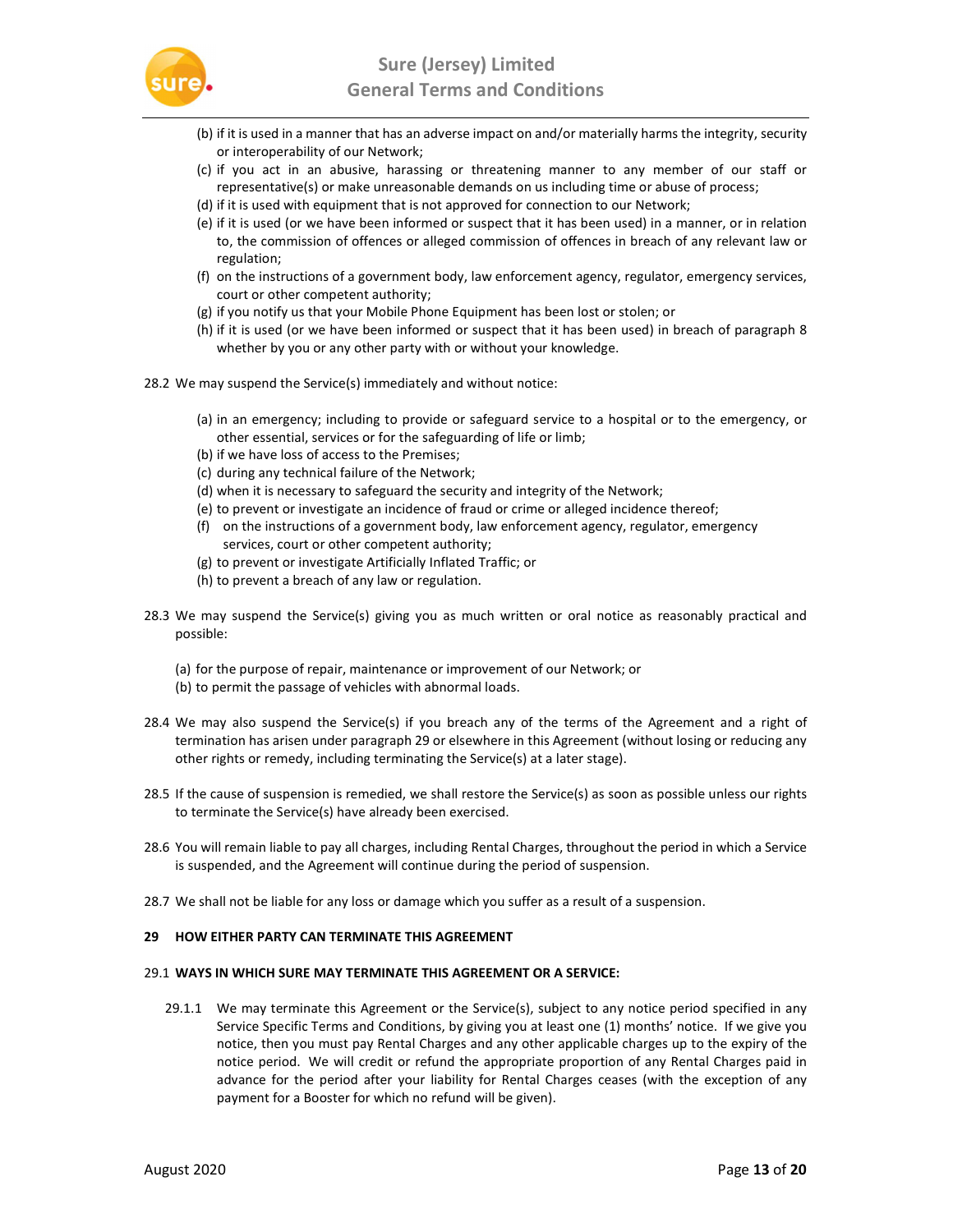

- 29.1.2 We may terminate this Agreement and cease providing the Service(s) immediately and without notice:
	- (a) if you are in material breach of this Agreement (including non-payment of your bill as explained in paragraph 10.5(e));
	- (b) if you are in breach of this Agreement (which is capable of remedy) but fail to remedy the breach within thirty (30) calendar days of having been notified of such breach;
	- (c) where we have suspended the Service(s) under paragraph 28;
	- (d) if you act in an abusive, harassing or threatening manner to any member of our staff or representative(s) or make unreasonable demands on us including time or abuse of process;
	- (e) if any information provided by you is untrue, inaccurate, not current or incomplete;
	- (f) if the results of any credit check we may carry out are unsatisfactory;
	- (g) if you persistently do not pay your bill(s) by the Due Date;
	- (h) if you die, become mentally ill, are unable to pay your debts as they become due or become the subject of Bankruptcy/Insolvency Proceedings; or
	- (i) if you use the Service(s) in a manner which breaches any applicable law or regulation, including the Telecommunications (Jersey) Law, 2002.
- 29.1.3 We may terminate this Agreement immediately by giving you notice if any event which is beyond our reasonable control (as described in paragraph 30) continues for a period of 30 (thirty) days or longer.

#### 29.2 WAYS IN WHICH YOU MAY TERMINATE THIS AGREEMENT OR A SERVICE:

- 29.2.1 You may terminate this Agreement or a Service:
	- (a) subject to any notice period specified in any Service Specific Terms and Conditions, once the Initial Term has elapsed, by giving us one (1) month's written notice. If you terminate this Agreement or a Service during the Initial Term, you shall be liable for any outstanding charges (including Rental Charges) at the prevailing rate in force at the time. Outstanding Rental Charges may not be payable if the Service(s) is replaced with another Service from us that we deem to be comparable;
	- (b) if we have committed a material breach of this Agreement which is capable of remedy but which we fail to remedy within thirty (30) calendar days of having been notified of such breach;
	- (c) if you are a customer which falls within the categories described in paragraph 29.3.1 and we have increased the price of your Service(s) and the conditions in paragraph 29.3.3 do not apply; or
	- (d) subject to paragraph 29.3, if we change the terms or conditions of this Agreement to your material detriment (except for Retail Price Index (RPI) increases and/or changes instructed by a regulator or competent authority), by giving us one (1) month's written notice, subject to payment of any outstanding charges (including Rental Charges). .
- 29.2.2 Any notice of termination you may give under paragraph 29.2.1 does not negate any other liability to us for the Service(s) which has already been provided.

#### 29.3 PRICE VARIATIONS TO FIXED TERM CONTRACTS AND TERMINATION

- 29.3.1 If:
	- (a) You are a Consumer Customer or a business with fewer than 10 employees in Jersey; and
	- (b) Your Service(s) relates to landline, broadband or Pay Monthly mobile plan rental; and
	- (c) You are currently within the Initial Term of your contract,

we may increase the price of your Service(s) after providing you with two (2) months' notice.

29.3.2 We will notify you with two (2) months' notice that you have the right to terminate the affected landline, broadband or Pay Monthly mobile plan rental Service(s). Within the first month following our notification, if you wish to cancel the affected Service(s) you are required to provide us with one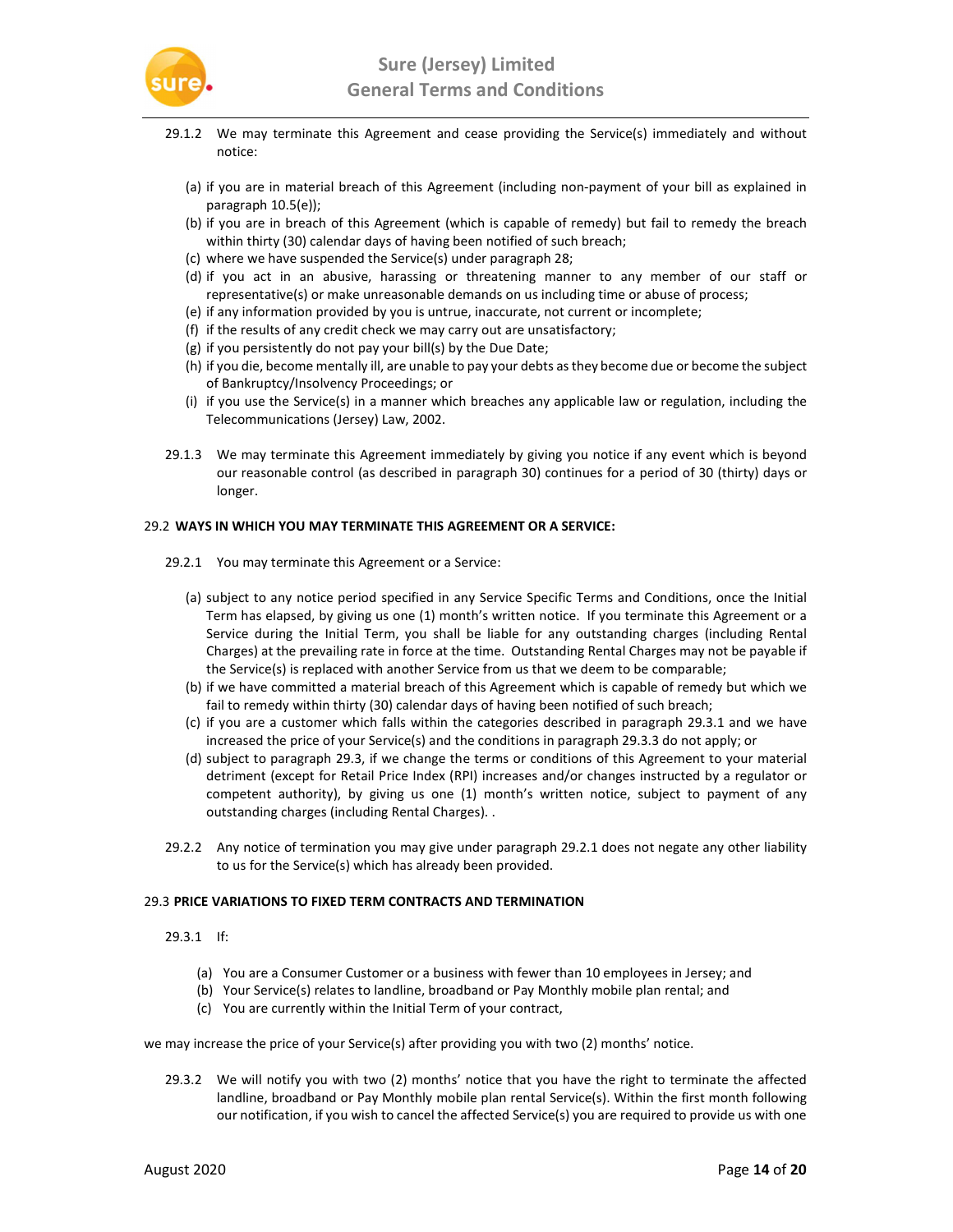

month's notice; if you wish to cancel during the second month you may do so immediately. You will be required to pay us any outstanding subsidy in respect of any Purchased Equipment supplied to you at no charge or at a discount. We will credit or refund the appropriate proportion of any Rental Charges paid in advance for the period after your liability for Rental Charges ceases (with the exception of any payment for a Booster for which no refund will be given).

- 29.3.3 Your right to terminate this Agreement or Service(s) does not apply if:
	- (a) the increase in price is directly referable to the introduction of, or increase in, direct taxes or other government duties or levies, and the relevant Agreement clearly permits us to make that increase; or
	- (b) both the scope of the size of the increase in unit price and the timing of the increase are set out clearly in the Agreement (whether as an actual amount, or by reference to a RPI increase); or
	- (c) CICRA grants us a waiver as a result of an unforeseen but justifiable increase in cost in relation to our provision of the Service(s) to you.

### 29.4 OUTSTANDING CHARGES AND LINKED SERVICES:

- 29.4.1 On termination under this Agreement or otherwise; as well as other sums payable up to the end of the Agreement, you may be required to pay us the Rental Charges or other charges which would have been payable for the remainder of the Initial Term or any subsequent Initial Term at the prevailing rate in force in Our Price List at termination. We will make due allowances for any Rental Charges you have paid in advance for a period ending after the end of the Initial Term or subsequent Initial Term, and make a repayment where appropriate.
- 29.4.2 As well as other sums that you may become liable to pay for, you continue to be liable to pay all charges that are due for the Service(s) during any period in which you do not comply with this Agreement until the end of the relevant term.
- 29.4.3 You acknowledge that certain Service(s) provided by us may be dependent on the provision of another Service so if one Service is terminated, we may also need to terminate other Services(s).

# 30 MATTERS BEYOND OUR CONTROL

We are not liable for any breach of this Agreement which is caused by a matter beyond our reasonable control including but not limited to fire, lightning, explosion, war, terrorist activity, disorder, flood, industrial disputes (whether or not involving their employees), shipping delays, extremely severe weather or acts of government or other competent authorities, or any other matter which would constitute an act of God.

# 31 LEGAL AND REGULATORY RESTRICTIONS ON YOUR SERVICE(S)

If we are prevented by restrictions of a legal or regulatory nature from supplying the Service(s), we will have no liability to you for failure to supply the Service(s).

# 32 SENDING NOTICES UNDER THIS AGREEMENT

- 32.1 Notice of legal proceedings must be in writing and delivered to us by hand or sent by prepaid post for the attention of the Legal and Regulatory Director, Sure (Jersey) Limited, The Powerhouse, Queen's Road, St Helier, Jersey, JE2 3AP.
- 32.2 All other notices given under this Agreement must be in writing and delivered by email, hand or sent by prepaid post as follows:
	- (a) To us: at Sure (Jersey) Limited, The Powerhouse, Queen's Road, St Helier, Jersey, JE2 3AP;
	- (b) To you: at the address that you ask us to send bills, the address of the Premises, or if you are a limited company to your registered office.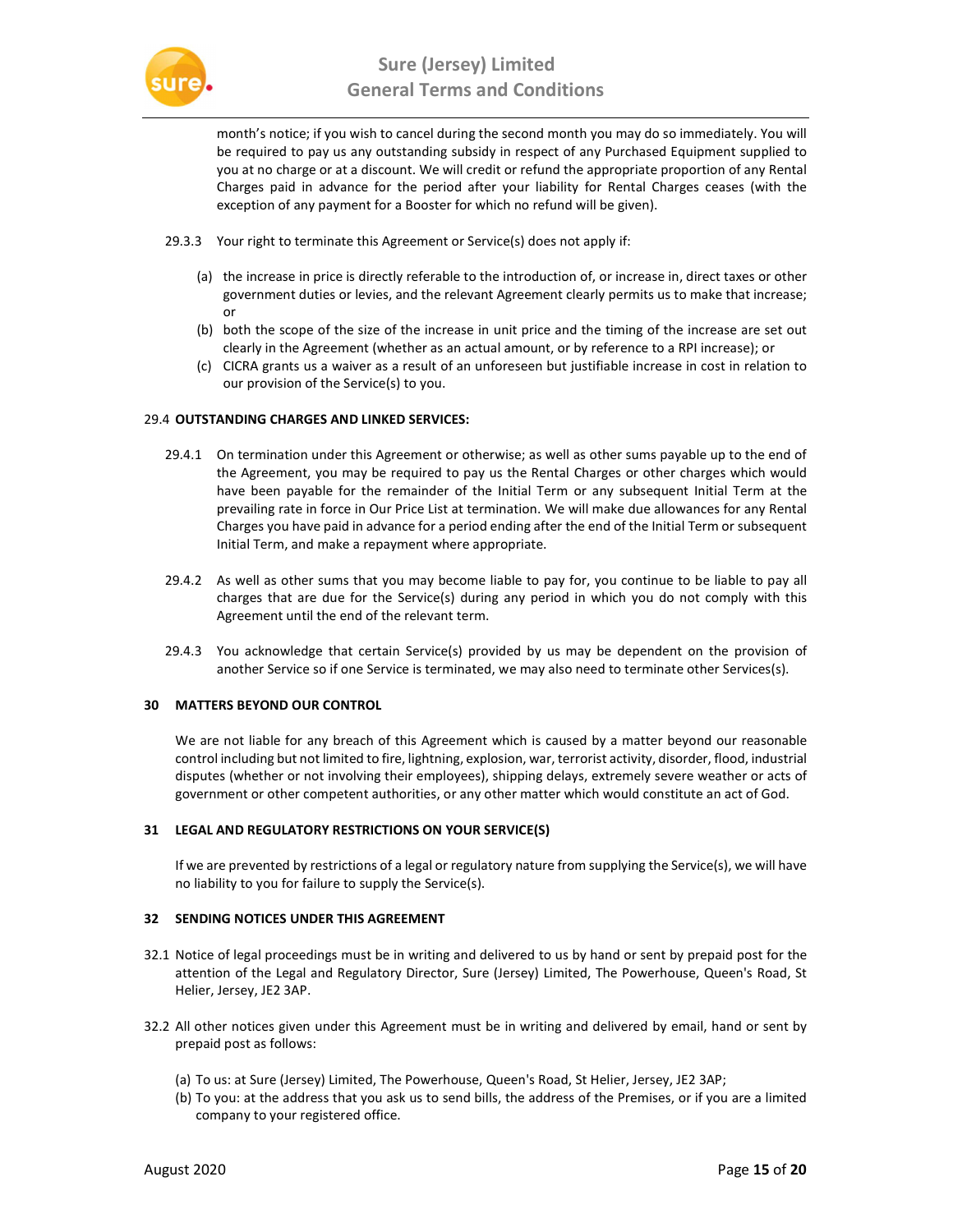

# 33 COMPLAINTS

If you have a complaint, the process you will need to follow is explained on our website or in our Consumer Code of Practice which are available at www.sure.com.

### 34 CHANGES TO THIS AGREEMENT

- 34.1 Subject to our licensing requirements and paragraph 29.3, we may change the terms or conditions of this Agreement at any time and/or, where instructed to by a regulator or competent authority.
- 34.2 Details of any change to this Agreement will be notified by publication at www.sure.com.

### 35 OTHER TERMS

35.1 Except for paragraph 26 of these General Terms and Conditions, the order of precedence to resolve any inconsistency between different parts of the Agreement shall be:

### (i) the Order;

- (ii) Service Level Agreement;
- (iii) Service Specific Terms and Conditions;
- (iv) Acceptable Use Policy and Fair Use Policy; and
- (v) the General Terms and Conditions.
- 35.2 Headings shall not affect the interpretation of this Agreement.
- 35.3 A reference to a statute or statutory provision is a reference to it as it is in force for the time being, taking account of any amendment, extension, or re-enactment and includes any subordinate legislation for the time being in force made under it.
- 35.4 Where the words 'include(s)', 'including' or 'in particular' are used in this agreement, they are deemed to have the words 'without limitation' following them. Where the context permits, the words other and otherwise are illustrative and shall not limit the sense of the words preceding them.
- 35.5 We shall have the right to assign, subcontract or transfer all or any of our rights and obligations under this Agreement to any person and shall notify you prior to exercising the right to assign, subcontract or transfer such rights or obligations. You shall not have the right to assign, subcontract or transfer all or any of your rights and obligations under this Agreement to any other person, party or entity without our prior written consent.
- 35.6 If any provision of this Agreement is found to be invalid or unenforceable, the validity and enforceability of the remaining provisions shall not be affected by that finding.
- 35.7 This Agreement sets out the entire terms and conditions under which we provide the Service(s) to you.
- 35.8 Any paragraph that is expressly or implicitly intended to survive the termination of this Agreement shall survive termination of this Agreement.
- 35.9 If either Party fails to exercise or enforce any right conferred by this Agreement, it shall not be deemed to be a waiver of those rights nor bar the exercise or enforcement of them on any later occasion. If we waive a particular breach of this Agreement by you, that waiver is limited to the particular breach.
- 35.10 This Agreement shall be governed by and constructed and interpreted in accordance with the laws of the Island of Jersey, and each party hereby submits to the exclusive jurisdiction of the Jersey Courts.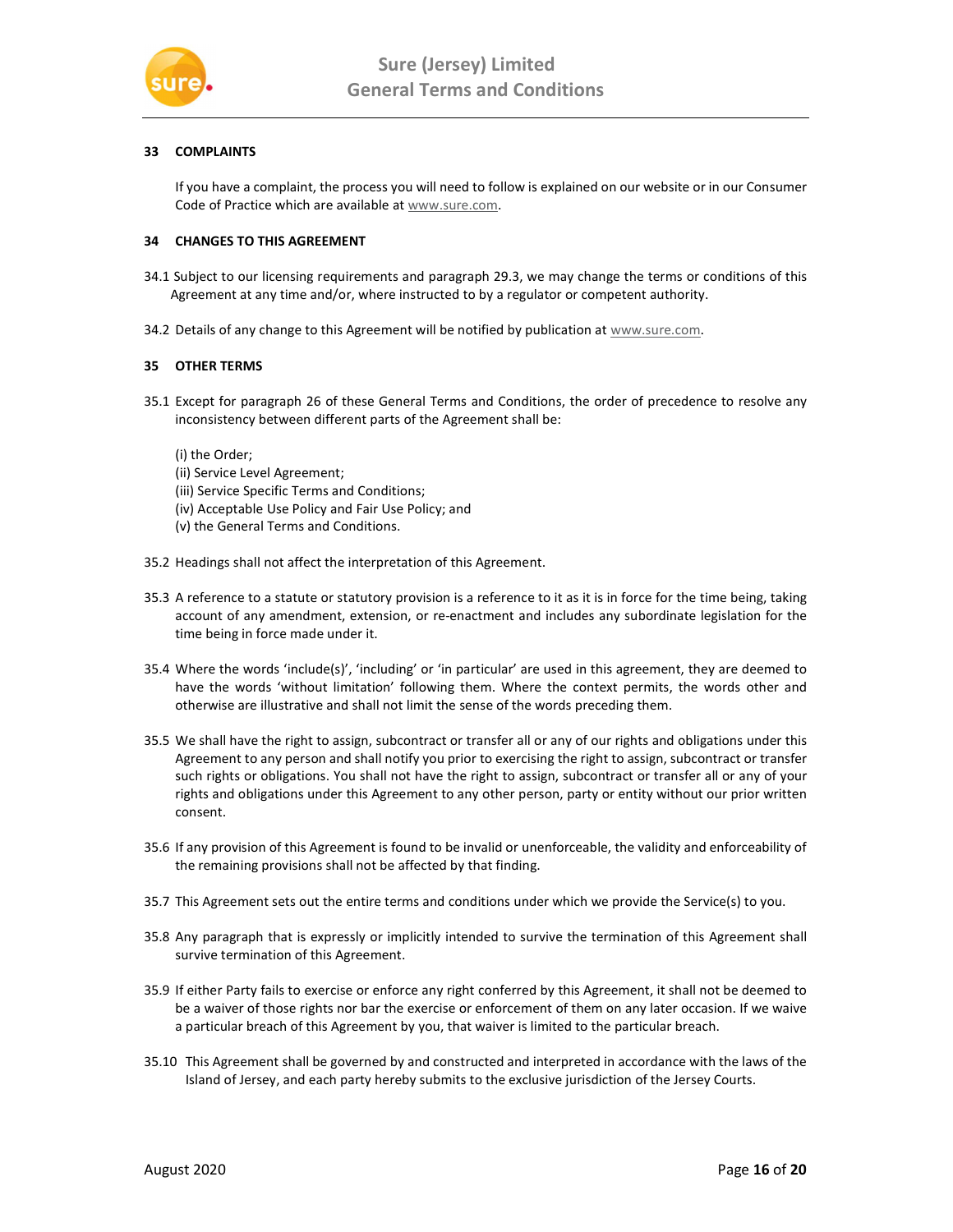

# DEFINITIONS:

"Acceptable Use Policy" means a separate document showing the rules and etiquette governing our customers use of the Services(s) and is available at www.sure.com.

"Agreement" means the contract between us, incorporating: (i) the Order; (ii) Service Level Agreement; (iii) Service Specific Terms and Conditions; (iv) Acceptable Use Policy; (v) the General Terms and Conditions; and where relevant, (vi) the Fair Usage Policy.

"Artificially Inflated Traffic" means a flow or volume of traffic via any Service, which we believe:

- i. is disproportionate to the flow or volume of traffic which we expect from good faith commercial practice and usage of the Service(s);
- ii. is disproportionate to your previous traffic profiles (in any given month) with us;
- iii. uses automated means to make calls (save where this is expressly approved by us in writing); and/or
- iv. may result in you exceeding the credit limit which we place on your account held with us from time to time.

"Bankruptcy/Insolvency Proceedings" shall mean the commencement or instigation of any of the following proceedings, events or actions:

- i. any court makes a declaration of desastre, insolvency or bankruptcy or a receiving order or administration order in respect of you or if some event having equivalent effect occurs;
- ii. proceedings are commenced, or a resolution is passed for your winding up (otherwise than or the purposes of reconstruction or amalgamation);
- iii. a receiver is appointed by any of your creditors;
- iv. you make or purport to make any composition or arrangement with, or conveyance or assignment of the benefit of, your creditors, or do any act which may cause any of the foregoing to occur;
- v. any application is made by or against you under any relevant insolvency legislation in any jurisdiction;
- vi. or
- vii. means bankruptcy proceedings, becoming insolvent, making any composition or arrangements with creditors or an assignment for their benefit, any execution, distress, diligence or seizure; or if You are a company, being the subject of proceedings for the appointment of an administrator, going into liquidation whether voluntary or compulsory (except for the purpose of amalgamation or reconstruction) or having receiver or administrative receiver of any assets appointed.

"Booster" means an option to pay a monthly charge in addition to the monthly charge for the mobile Service, which gives you additional inclusive texts, data, call discounts or any other additional feature described by us as a Booster according to the specific Booster you have chosen.

"CICRA" means the regulatory body comprising the Jersey Competition Regulatory Authority (JCRA) and the Guernsey Competition and Regulatory Authority (GCRA).

"Consumable Parts" means items contained within the Customer Premises Equipment which are consumed at regular intervals during the normal use of the Customer Premises Equipment. Consumable Parts include, but are not limited to, batteries, toner cartridges, imaging units, printer ribbons and stationery.

"Consumer Customer" means any of our customers who use or request a Service for purposes which are outside his or her trade, business or profession.

"Consumer Code of Practice" means the regulatory required document contained within our "Here to Help Guide" which is published at www.sure.com.

"Contractual Date" means the earliest date on which the customer accepts an Order (which may be before the Service Delivery Date) and/or receives any Purchased Equipment.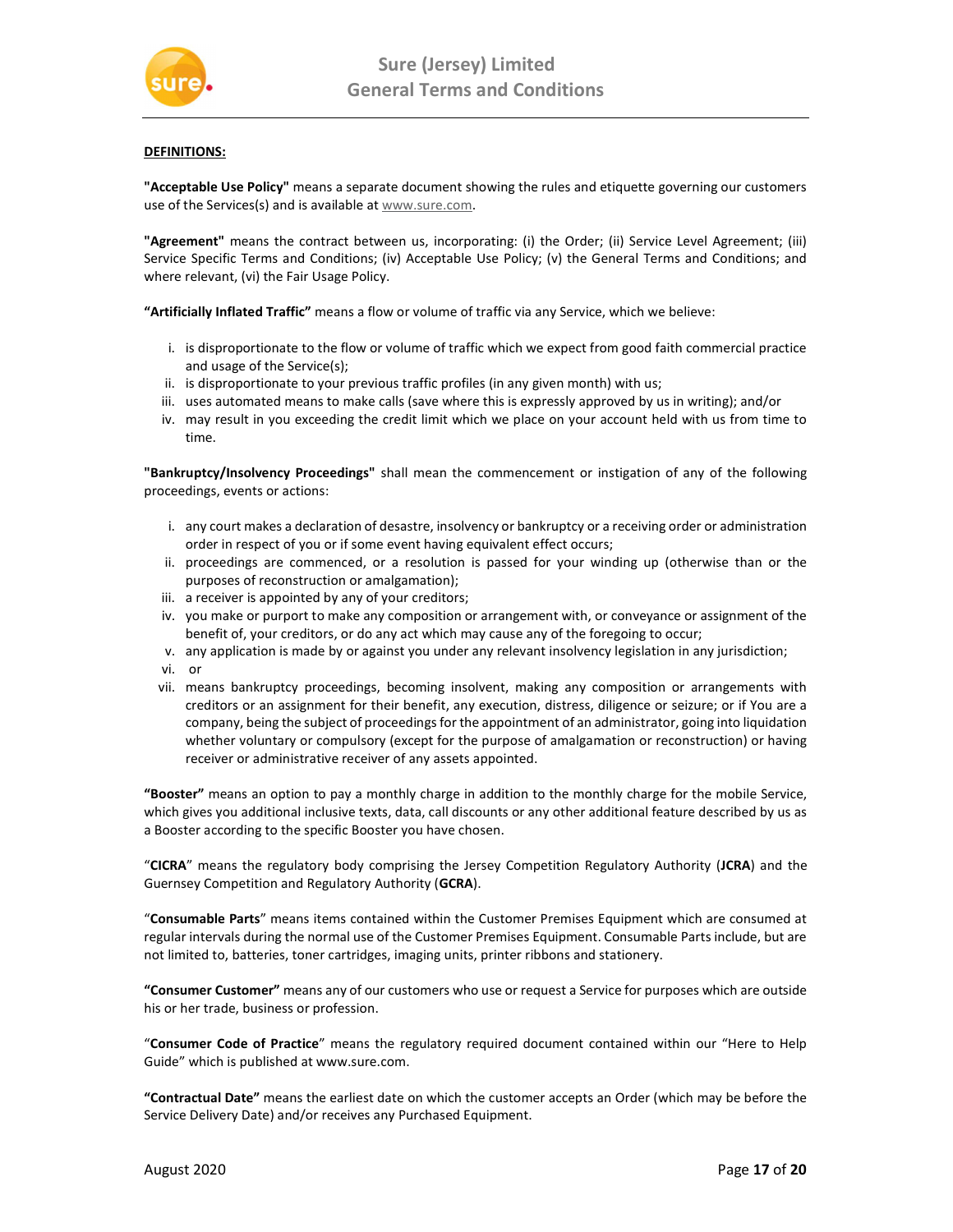

"Customer Equipment" means any equipment and software (excluding Sure Equipment), purchased independently and used by you in connection with the Service(s).

"Customer Premises Equipment" means any Customer Equipment and Purchased Equipment used by you in connection with the Service(s).

"Direct Debit" means an instruction from you to your bank or other financial institution authorising us to collect any payment or series of payments by direct debit payment from your bank account.

"Due Date" means the end of the month in which the relevant bill was issued, or such other date as may be specified in your bill.

"Emergency Maintenance" means unforeseen emergency work required to be urgently undertaken by us or our authorised representative(s), acting on our behalf, to prevent a major disruption to the Service(s).

"Fair Usage Policy" means our policy that applies to any of our Services that provide access to the Internet. Our Fair Usage Policy is available at www.sure.com and may change from time to time but any such changes will be made in accordance with paragraph 34 (Changes to this Agreement).

"Fault" means a fault causing continuous total loss of the use of a Service and/or equipment, or a fault which degrades the level of a Service and/or operation of any equipment. A Fault does not include the loss of such ability arising as a result of our suspension of Service under the provision of this Agreement or any Fault arising as a result of matters beyond our control as described in paragraph 30.

"General Terms and Conditions" means these general terms and conditions issued by Sure (Jersey) Limited.

"Group" means the relevant company, any holding company of that company, and any subsidiary of that company or its holding company.

"GST" means the goods and services tax payable by you in addition to the charges for the Service(s) pursuant to the Goods and Services Tax (Jersey) Law 2007 and/or the Goods and Services Tax (Jersey) Regulations 2007.

"Initial Term" means the minimum term which you commit to receive a Service as set out in paragraph 4.3.

"Intellectual Property Rights" means all patents, rights to inventions, utility models, image rights, copyright and related rights, trademarks, service marks, trade, business and domain names, rights in trade dress or get-up, rights in goodwill or to sue for passing off, unfair competition rights, rights in designs, rights in computer software, database right, topography rights, rights in confidential information (including know-how and trade secrets) and any other intellectual property rights, in each case whether registered or unregistered and including all applications for and renewals or extensions of such rights, and all similar or equivalent rights or forms of protection in any part of the world.

"Interconnection" means the physical and logical linking of Telecommunication Networks used by the same or a different organisation in order to allow the users of one organisation to communicate with the users of the same or another organisation or to access services provided by another organisation; and services may be provided by the parties involved or other parties who have access to the network.

"Joint Customer" means having more than one customer named on an account as described in paragraph 3.7.

"Mobile Phone Equipment" means a mobile capable device, a SIM Card and any other associated equipment.

"Network" means the telecommunications system we use to provide the Service(s).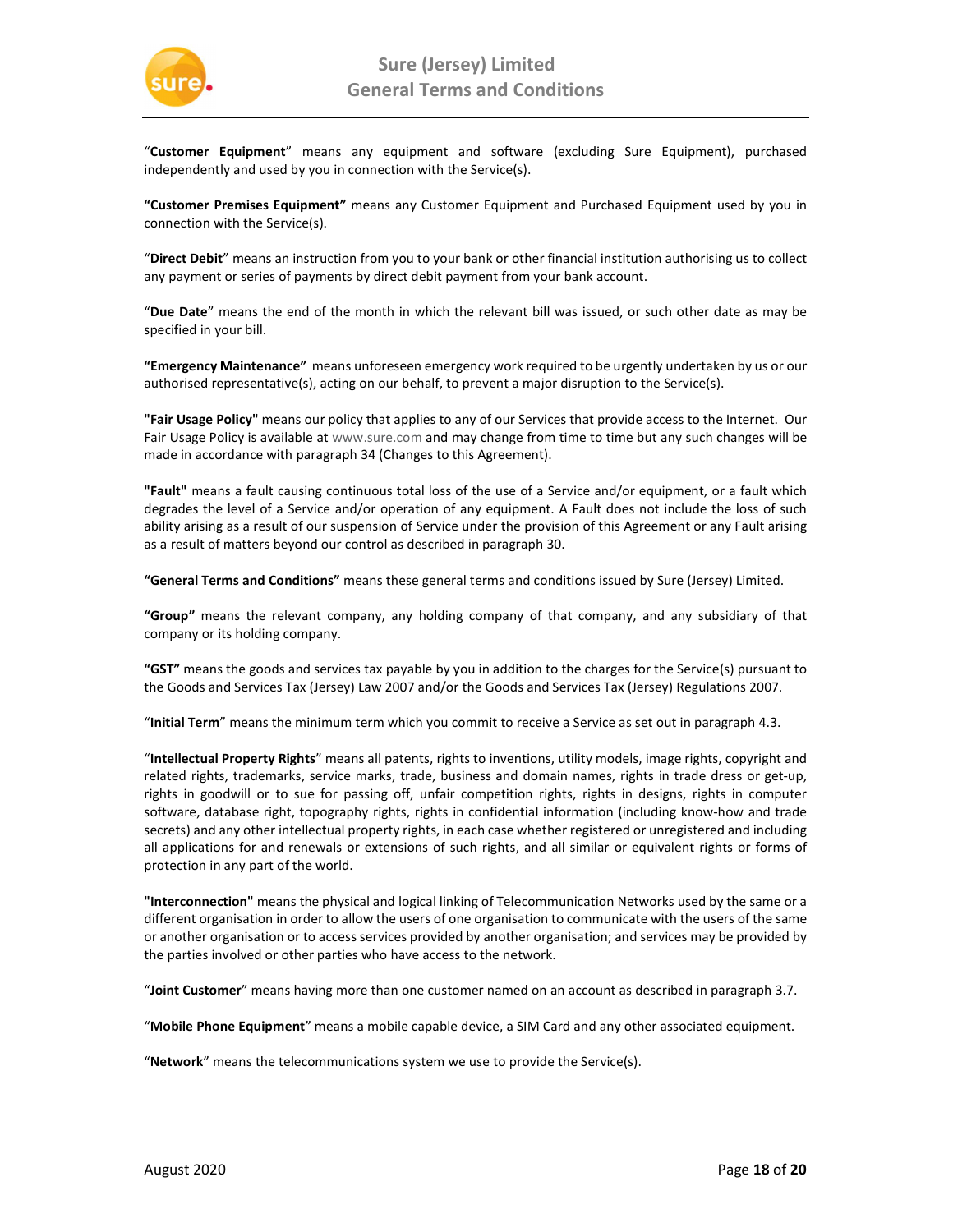

"Network Terminating Point" means any physical point of connection forming part of a telecommunications network at which another telecommunications network or where relevant, Sure Equipment and/or Customer Premises Equipment may be connected.

"Normal Working Hours" means work carried out between 08-00 to 17-00 hours, Monday to Friday (but excluding Public/Bank Holidays in the Bailiwick of Jersey).

"Order" means our order form or any Sure contract, physically signed by you or agreed by you within Sure's online ordering process, detailing the Service(s) and other relevant information, including where relevant the Quotation, forming part of this Agreement.

"Other Licensed Operators" means an entity other than us to whom an individual licence has been granted or who is authorised by a class licence to establish, operate or maintain a Telecommunications Network of a class or description specified in the licence, or to provide a telecommunications service of such a class or description, or both in accordance with the Telecommunications (Jersey) Law, 2002 or law in any other jurisdiction under which a telecommunications licence has been granted.

"PIN" means personal identification number.

"Planned Maintenance" means work required to be undertaken by us or our authorised representative(s) with prior notice, acting on our behalf, to maintain Service integrity.

"Premises" means the physical customer premises where connectivity to the Service(s) is required.

"Price List" means our published list of prices, rates, charges and fees for all Services as shown at www.sure.com.

"Purchased Equipment" means any equipment, including any software that we sell, or licence to you.

"Quotation" means any quotation which we provide to you relating to the provision of the Service(s).

"Rental" means rental of a Service by you.

"Rental Charges" means the monthly recurring non-usage part of the charges for a Service as specified in the Order and/or the Price List.

"Service" or "Service(s)" means a telecommunications service or any other facilities we provide to you in connection with the Service(s), as specified in the Order and the Service Level Agreement that forms part of this Agreement.

"Service Delivery Date" means the date on which we make the Service(s) ready for use.

"Service Level Agreement" means any service level agreement that may form part of any applicable Service Specific Terms and Conditions, and as such forms part of this Agreement.

"Service Number" means the formats of codes and subscriber numbers for routing telecommunications services to a network termination point, user, telecommunications equipment or Customer Premises Equipment in Jersey, which formats are allocated by Ofcom.

"Service Specific Terms and Conditions" means any additional Sure terms and conditions belonging to a specific service which sets out service specific information such as specifications and technical information.

"SIM Card" means the subscriber identity module containing data (including your identity), which we have supplied to you.

"Sure" means Sure (Jersey) Limited.